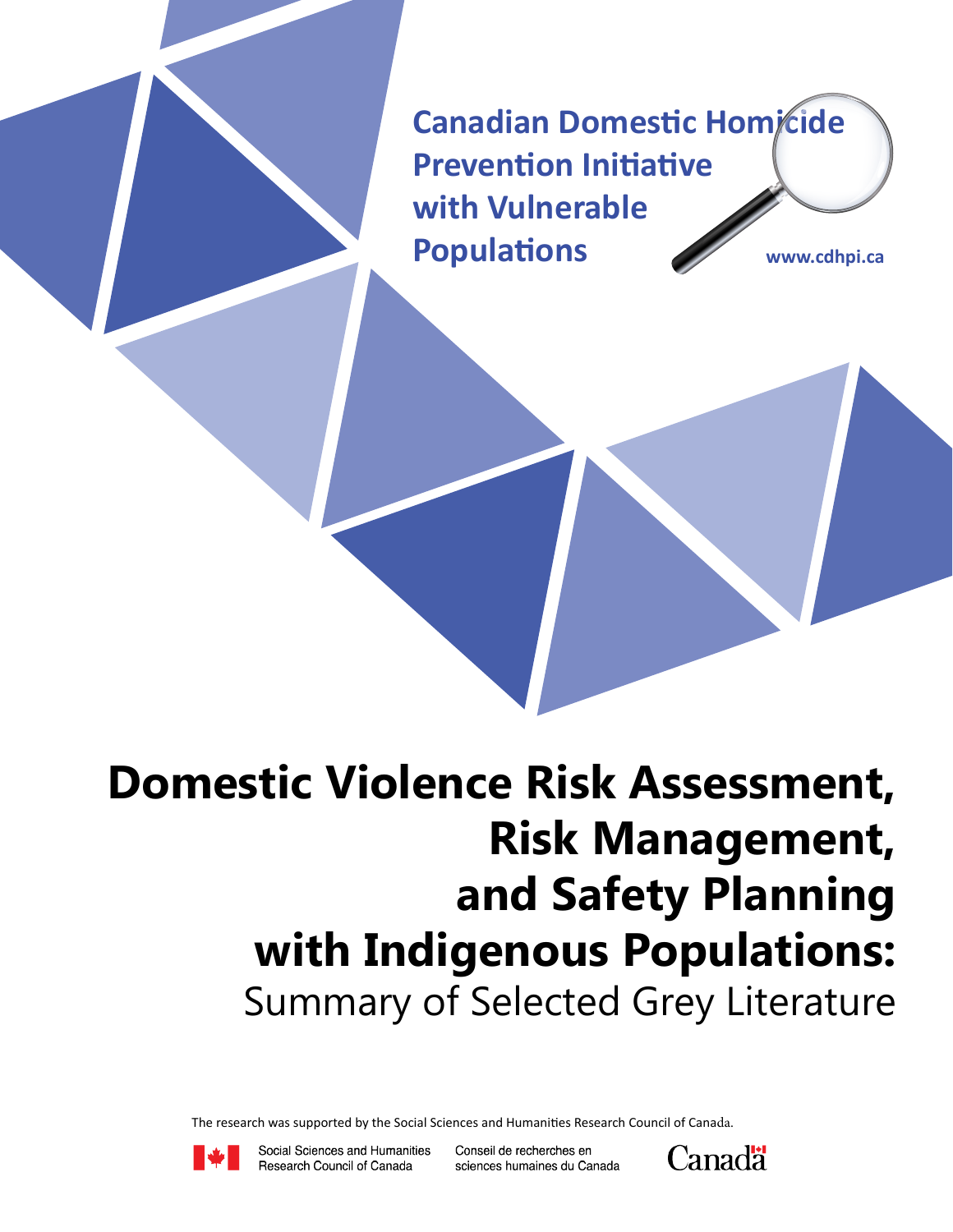## **Summary of Selected Grey Literature**

Produced on behalf of the Canadian Domestic Homicide Prevention Initiative with Vulnerable Populations (CDHPIVP) (http://www.cdhpi.ca)

Authors: Fairbairn, J., Lagarde, N., Peters, O., Gosse, M., Jeffries, N., Campbell, M., Straatman, A., Dawson, M., & Jaffe, P.

*This work is supported by the Social Sciences & Humanities Research Council of Canada.*

**1. Alberta Council of Women's Shelters. (2014). Walking the path together tools: Danger Assessment phase II. Retrieved from https://www.acws.ca/collaboratedocument/2516/view** 

Walking the Path Together (WTPT) is a collaborative learning project dedicated to meeting the needs of children living on-reserve who have been exposed to domestic violence. Using a holistic approach, Eagle Feather Workers (EFW) collaborated with the children's families, schools, and communities to support healing and create safer environments by adapting The Danger Assessment (DA), a tool for predicting a woman's risk of being killed by an intimate partner, was developed by Dr. Jacquelyn Campbell (1986). There are two parts to the tool: a Calendar and a 20-item Questionnaire. The data for this study are drawn from across Alberta, involving a sample of 235 (120 Aboriginal) women from nine shelters (two on-reserve). Front-line staff asked women to identify incidents of nonphysical abuse (emotional, sexual, spiritual and financial abuse) and to document these incidents on their calendars. The core findings of the research project were documented in a report titled Keeping Women Alive—Assessing the Danger. A full day training curriculum and certification process were established specifically for shelter workers. The WTPT POP TARTS tool: Protection, Options, and Planning: Taking Action Related to Safety has three steps, which speaks to risk assessment/management and safety planning. In step one, women identify signs of the abuser's behaviour, encouraging women to trust their feelings, body sensations, and intuitions. Following this is creating a list, by answering: Who can you call for help if you need to get away fast? Who can give you a ride? Where can you stay if you have to go? Lastly, step three is about making a realistic plan for safety. A unique contribution of this study includes the inclusion of culturally respectful tools and worksheet for the Aboriginal population.

**2. Allan, A., & Dawson, D. (2002). Developing a unique risk of violence tool for Australian Indigenous offenders. Retrieved from http://crg.aic.gov.au/reports/200001-06. html** 

This article focuses on violent offending and sexual offending among Western Australian Indigenous offenders. This study sets out to identify risk factors of violent Indigenous Australian recidivists and create a risk assessment tool based on these factors. The methodology employed in this study is a retrospective study of data from adult male Western Australian Indigenous offenders who are either in a violent offender or sex offender program (n = 1838). In this study, the factors found to best distinguish recidivists from non-recidivists are unrealistic long-term goals, unfeasible release plans and poor coping skills (p. 103). These dynamic factors were found in the 3-Predictors model. Overall, the research team was only able to create a model for sex offenders. For risk assessment to be applied locally, the article recommends taking offenders' needs into account rather than only static risk factors. Additionally, when developing a risk assessment instrument, it is recommended to base predictors of risk of violence off of risk factors associated with violent offending in Indigenous communities.

**3. Al-Yaman, F., Doeland, M. V., Wallis, M. (2006). Family violence among Aboriginal and Torres Strait Islander peoples. Australian Institute of Health and Welfare. Retrieved from http://www.aihw.gov.au/publicationdetail/?id=6442467912** 

This article focuses on Indigenous populations in Australia. Various conventional surveys are used to assess the results (questions and data elements) and production of knowledge surrounding domestic violence. This comprehensive report records jurisdictions at baseline to develop cross-service (health, mortality, victim support/ counseling, and criminal justice data) data collections. The intent is to link data for future research while including a summary of gaps and data quality issues experienced in data collection. The core findings identify many National, State, and Community initiatives/programs working towards preventing and responding to domestic violence. Noteworthy are the two programs that received awards in 2005, the Koora the Kangaroo: Violence Prevention at Woorabindi State School (Queensland) and the Kyabram Indigenous Needs (KIN) Network—Prison Project (Victoria).

Pa ge 2 **Domestic Violence Risk Assessment, Risk Management, and Safety Planning with Indigenous Populations: Summary of Selected Grey Literature**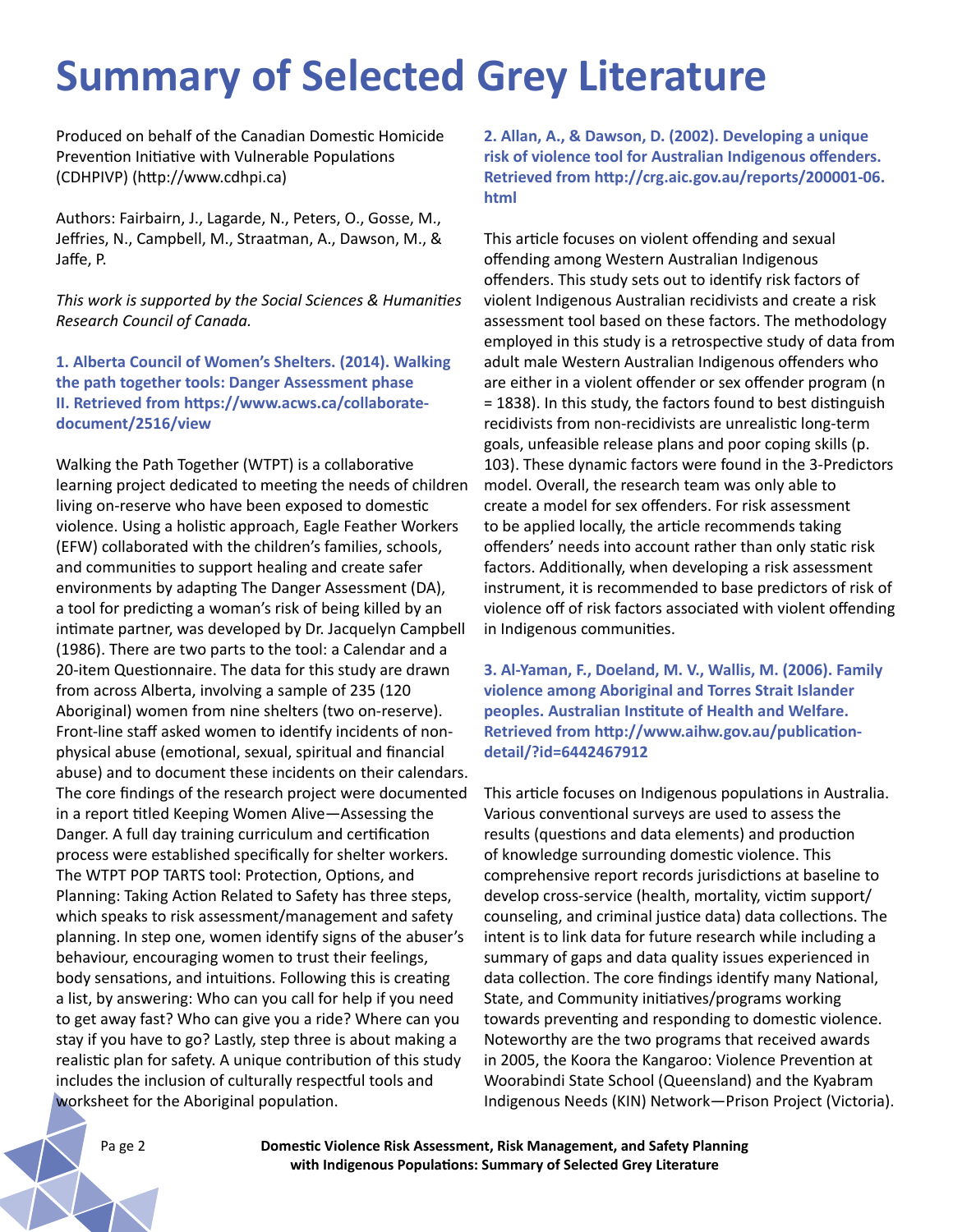Specific findings for risk assessment/management and safety planning include identifying the level of risk (high, medium, low), awareness of health and health behaviour concerns, homelessness, working with survivors, and young people. The importance of recognizing that colonialization, displacement, and loss of identity and traditional culture place women at a greater risk of violence is emphasized.

## **4. Amellal, D. (2005). The "In Search of Your Warrior" Program: Identity at the heart of healing. Let's Talk, 30. Retrieved from http://www.csc-scc.gc.ca/text/pblct/lten/2005/30-4/3-eng.shtml**

This resource focuses on the reintegration of Indigenous offenders in Alberta. It discusses the efficacy of the In Search of Your Warrior Program in the Pê Sâkâstêw Healing Lodge. This article includes dialogue from offenders in the program, current and past program directors, and an Elder working within the program. The core findings are that standardized intervention tools do not work for Indigenous populations as they do not meet the needs of Indigenous offenders and do not recognize the effects of residential schools. Instead, this article supports the use of a holistic approach to offender rehabilitation. Specific recommendations for risk assessment include managing re-offense by using holistic traditional practices that address and treat anger management, loss of identity, and experiences of trauma and abuse. The article sheds light on the importance of recognizing both direct and indirect effects of residential schools as experiences specific to Indigenous peoples. Elders are noted as playing an important role in the success of the program. Elders provide education on cultural protocol, facilitate the sharing of experiences, support cultural pride, and work to remind offenders of their cultural identity. Offenders spoke about the significant impact the program has had on their sense of self-worth, understanding of their cultural roots, and connectedness with spirituality.

## **5. Assembly of First Nations. (2013). A national action plan to end violence against Indigenous women and girls. Retrieved from http://www.afn.ca/uploads/files/ aga2013/nap-endviolence.pdf**

This article focuses on developing recommendations toward ending violence against Indigenous women and girls in Canada. The data from the National Forum provide a productive dialogue to build on prior knowledge for the National Action Plan. The core findings indicate the need for significant social and structural changes. Systemic

racism continues to hinder the ability for Indigenous populations to build robust and healthy communities. Best practices are successful when they are grounded in communities, inclusive of the voices (women and Elders), and respecting Indigenous governments. Risk assessment recommendations point to a need to deconstruct the narrative of Indigenous women living high-risk lifestyles (normalcy of violence). Risk management emphasizes the need for healing to commence immediately through restoring and reviving traditional protocols and languages of the community. Safety planning includes placing children in the center and identifies community plans moving forward, such as access to safe drinking water, adequate housing, and a healthy natural environment for sustained results. Factors identified as unique to this population are the continued marginalization of Indigenous women and girls (rural or urban), vulnerability to violence, and the relationship to the land, water, and other natural resources (these are considered traditional safety protocols). A unique contribution of this study includes charts on Addressing Structural Violence and Systemic Racism, Support & Capacity – Rebuilding Strong & Healthy Communities; Strengthening Partnership & Awareness; and Accountability, which all identify the outcome, activity, and responsibility for each area of focus.

**6. Blagg, H., Bluett-Boyd, N., & Williams, E. (2015). Innovative models in addressing violence against Indigenous women: State of knowledge paper. Landscapes, 8. Australia's National Research Organisation for Women's Safety. Retrieved from http://anrows. org.au/publications/landscapes/innovative-models-inaddressing-violence-against-indigenous-women-state**

This article focuses on family violence among Australian Indigenous populations. It draws on literature for understanding family violence and builds on the "hybrid response" or "hybrid model," which is identified as the "in-between" spaces where bridging Indigenous communities and non-Indigenous government occurs. From across Australia, data was collected on programming, and the core findings point to: (1) a demand for holistic responses to violence, (2) a culturally contextualized approach to violence, (3) incorporation of elders and community at all phases of development/implementation, and (4) the recognition of the powerful traditional role of Indigenous knowledge and Indigenous women. The main takeaway is the lack of suitable partnerships for program delivery and the lack of funding or insufficient funding between State and Commonwealth programs. This report offers a comprehensive look at safety program results.

**Domestic Violence Risk Assessment, Risk Management, and Safety Planning** *Page 3* **with Indigenous Populations: Summary of Selected Grey Literature**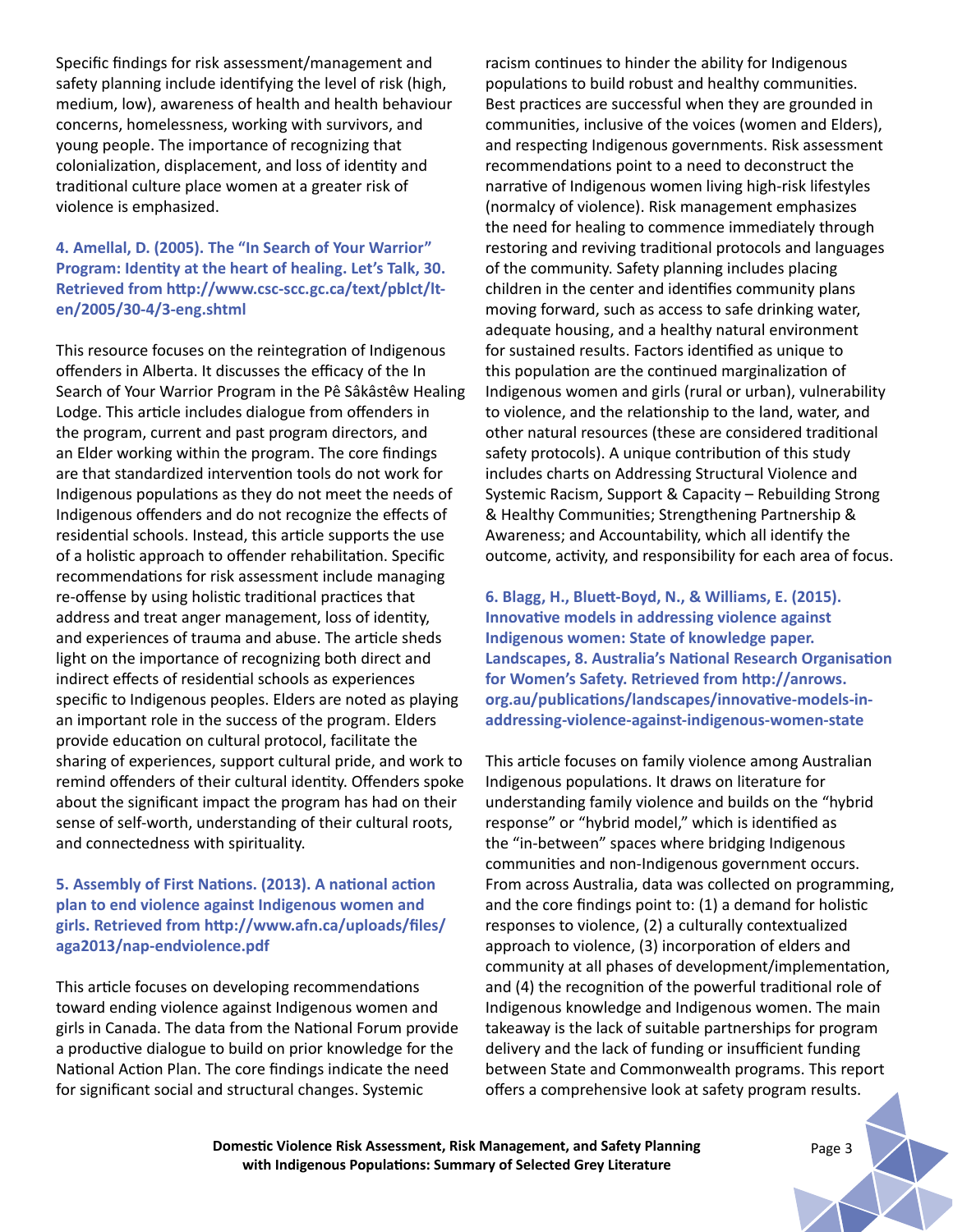The innovative and hybrid models involve integrating Indigenous community-led and mainstream responses, highlighting programs such as: Yarnabout Conversation and Reflection Cards, Night Patrols, Mawul Rom, Mildura Family Violence and Sexual Assault Campaign, Addressing alcohol abuse in Fitzroy Valley (Western Australia), Working with Government in Alice Springs (Northern Territory), and Community justice groups in Central Queensland. This report supports the development of Indigenous-specific programs due to the disparity rates of violence experienced by Indigenous women. Other unique contribution of this study includes drawing from Linda Tuhiwai Smith's (2012) work on decolonizing research methods, which encompasses Indigenous worldviews.

## **7. Bopp, M., Bopp, J., & Lane, P. (2003). Aboriginal domestic violence in Canada. The Aboriginal Healing Foundation. Retrieved from http://www.ahf.ca/ downloads/domestic-violence.pdf**

This five-part report focuses on family violence and abuse among Canadian Indigenous populations. The first part of the report argues that Aboriginal family violence is rooted in intergenerational abuse, citing the legacy of Canadian residential schools. The second part outlines 12 interactive determining factors of family violence and abuse among Indigenous populations. The third part considers factors outside of Aboriginal communities that attempt to address Indigenous family violence and abuse. The fourth part reviews 15 existing community-based or regional programs for family violence and abuse. Based on these findings, the report makes recommendations for a broad intervention strategy consisting of involvement at multiple levels of the community. Specific recommendations for risk assessment/management and safety planning include: identifying the marginalization of Aboriginal people in society, early detection and intervention, safe houses and emergency shelters, protection of all victims, confrontation and containment of abusers, sustainable healing through long-term support (victims and abusers), preventionoriented education and public relations, maintenance and supervision of at-risk households, and integrating family violence initiatives within a wider community healing movement. Factors that are identified as unique to this population are the idea of a "community dimension," which is key when exploring domestic violence and abuse in Indigenous communities.

**8. Bottos, S. (2007). Women and violence: Theory, risk, and treatment implications. Correctional Service Canada. Retrieved from http://www.csc-scc.gc.ca/research/092/ r198-eng.pdf** 

This article focuses on programming for violent women offenders in Canada. It uses social learning theory and feminist perspectives and highlights the need for programming for violent women offenders. The data for this study are drawn from a snapshot of violent offenders in Canada and a review of programs for violent women offenders. The core findings are that there exists only one program developed specifically for violent women offenders in Canada: Spirit of a Warrior. This program was developed for the unique needs of Aboriginal women offenders. Specific findings include that the majority of programs with violence prevention and/or anger management components were originally developed for men and then applied to women. The article recommends that programs be gender-informed when developed. Risk factors that are identified as unique to this population are low socio-economic status, high rates of poverty and unemployment, lack of educational and vocational opportunities, internalization of violence supporting attitudes, and direct and/or indirect sexual or physical abuse.

**9. Brassard, R., Montminy, L., Bergeron, A.-S., & Sosa-Sanchez, I. A. (2015). Application of intersectional analysis to data on domestic violence against Aboriginal women living in remote communities in the province of Quebec. Aboriginal Policy Studies, 4(1). doi:10.5663/aps. v4i1.20894**

The study uses an intersectionality approach to examine domestic violence among Aboriginal Peoples in remote regions of Quebec, Canada. Six focus groups were conducted with two groups of stakeholders, the first consisting of Aboriginal residents, and the second consisting of service providers with experience working with Aboriginal Peoples affected by domestic violence. Recommendations include encouraging discussion of domestic violence within remote communities through violence awareness and prevention campaigns. Participants indicated that Aboriginal women are often reluctant to seek support for fear of losing custody of their children, so education around this may be important to consider during safety planning. Using the intersectionality approach, the authors explain that domestic violence is rooted in specific historical, political, and socioeconomic

Pa ge 4 **Domestic Violence Risk Assessment, Risk Management, and Safety Planning with Indigenous Populations: Summary of Selected Grey Literature**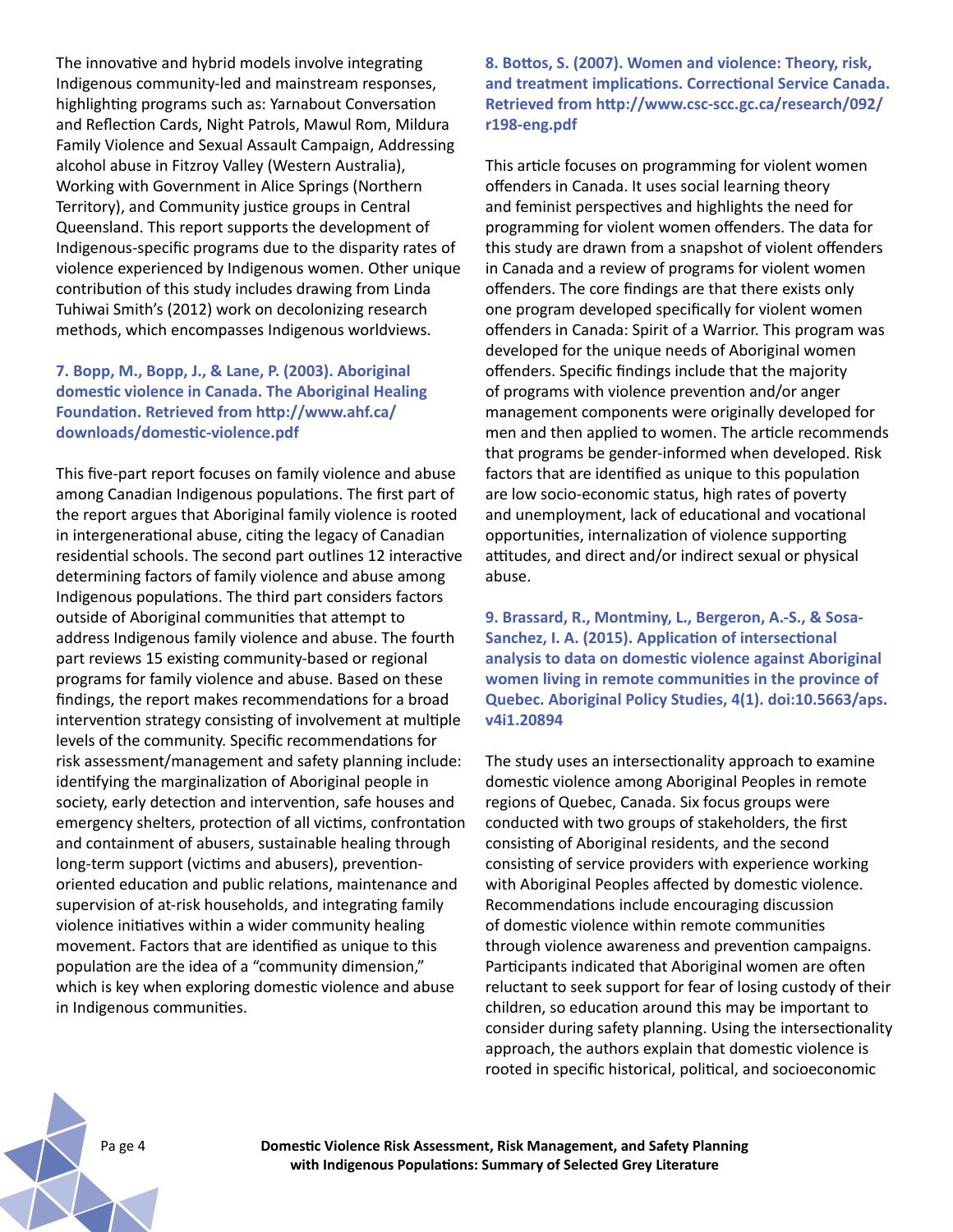contexts, which places Aboriginal Peoples at increased vulnerability. These include a normalization and reproduction of violence, leading to a culture of violence, stemming from the history of residential schools and the abusive and violent conditions Aboriginal Peoples were subjected to. Further unique factors included a law of silence around discussing domestic violence, in order to preserve family and community cohesion. Economic dependency, poverty, parental responsibilities, lack of formal education, and geographic isolation, in combination with local, global, and historical structures, increases domestic violence vulnerability for Aboriginal Peoples living in remote regions.

## **10. Bryant, C., & Willis, M. (2008). Risk factors in Indigenous violent victimisation. Australian Institute of Criminology. Retrieved from http://aic.gov.au/ publications/current%20series/tbp/21-40/tbp030.html**

This article focuses on risk factors in Indigenous violent victimization in Australia. It assesses qualitative and quantitative data sources (surveys, databases maintained by specific (non)government agencies, services: police, hospitals and counselling, criminal justice data: recorded victims of crime/police data). The data for this study are drawn from existing literature and multiple survey tools; for example the National Homicide Monitoring Program dataset and the National Aboriginal and Torres Strait Islander Social Survey (NATSISS). The core findings indicate Indigenous Australians experience higher rates of violent victimization. This report studies how Indigenous violent victimization rates vary with demographic, psychological, and cultural factors. Specific findings for risk assessment reveal how the regional, community, and local levels are affected by violence. Localized prevention strategies include risk management for the reduction of victimization risks. Suggestions are to draw from holistic approaches and take environmental influences into consideration. Safety planning includes bring forth the crime and safety surveys, to capture an accurate representation of the Indigenous population. A unique aspect for this population is the lack of data about Indigenous populations, and that Indigenous Australians experience violent victimization at alarming rates to non-Indigenous populations.

**11. Buchanan, K. (2009). Risk assessment and spousal violence: Predictive validity and cultural applicability (Unpublished doctoral dissertation). University of Regina, Saskatchewan, Canada.**

This doctoral dissertation focuses on spousal violence risk prediction among Indigenous and non-Indigenous populations. It assesses the effectiveness/validity of the ODARA and DSCI-R in a sample of spousal violence offenders, and whether the ODARA and DVSI-R are equally valid among Indigenous and non- Indigenous spousal violence offenders. The data for this study are drawn from an offender file review of 99 male offenders convicted of a spousal related assault charge, as well as the collection of recidivism data after a follow-up time period. The core findings are that both the ODARA and the DVSI-R are predictive of spousal violence recidivism, and they both are able to predict spousal violence recidivism better than chance alone. However, the predictive accuracy of ODARA and DVSI-R for the Aboriginal recidivists is weak in comparison to non-Aboriginal populations. This may be due to a small base rate, reduced power, a restricted range of values, and a lack of culturally-specific risk factors. Findings for risk assessment include the notion that current risk assessment instruments were not developed for use with Indigenous offenders and do not incorporate factors that are valued in Indigenous culture and communities. Thus there is a need for future research to critically analyze how these scoring systems can be more applicable to the Aboriginal population.

**12. Burkhardt, K. J. (2004). Crime, cultural reintegration and community healing: Narratives of an Inuit community (Doctoral dissertation, University of Windsor, Ontario, Canada). Retrieved from http://www.collectionscanada. gc.ca/obj/thesescanada/vol2/001/nq92542.pdf**

This article focuses on understanding of violence against women among Inuit people in the Nunavut Territory. It uses a humanistic perspective and provides suggestions for intervention programming that does not re-victimize women. Semi-structured interviews were conducted with 15 inmates at the Baffin Correctional Centre, 14 women at the Qimavik Women's Shelter, and 10 employees of the Nunavut Department of Justice and Baffin Regional Health and Social Services. The core findings are that Inuit people confront a multitude of life challenges including childhood abuse, familial separation, racism, and loss of culture. These challenges are often met with and exacerbated by substance abuse and violent behaviors in adulthood. While

**Domestic Violence Risk Assessment, Risk Management, and Safety Planning Page 5 Page 5 with Indigenous Populations: Summary of Selected Grey Literature**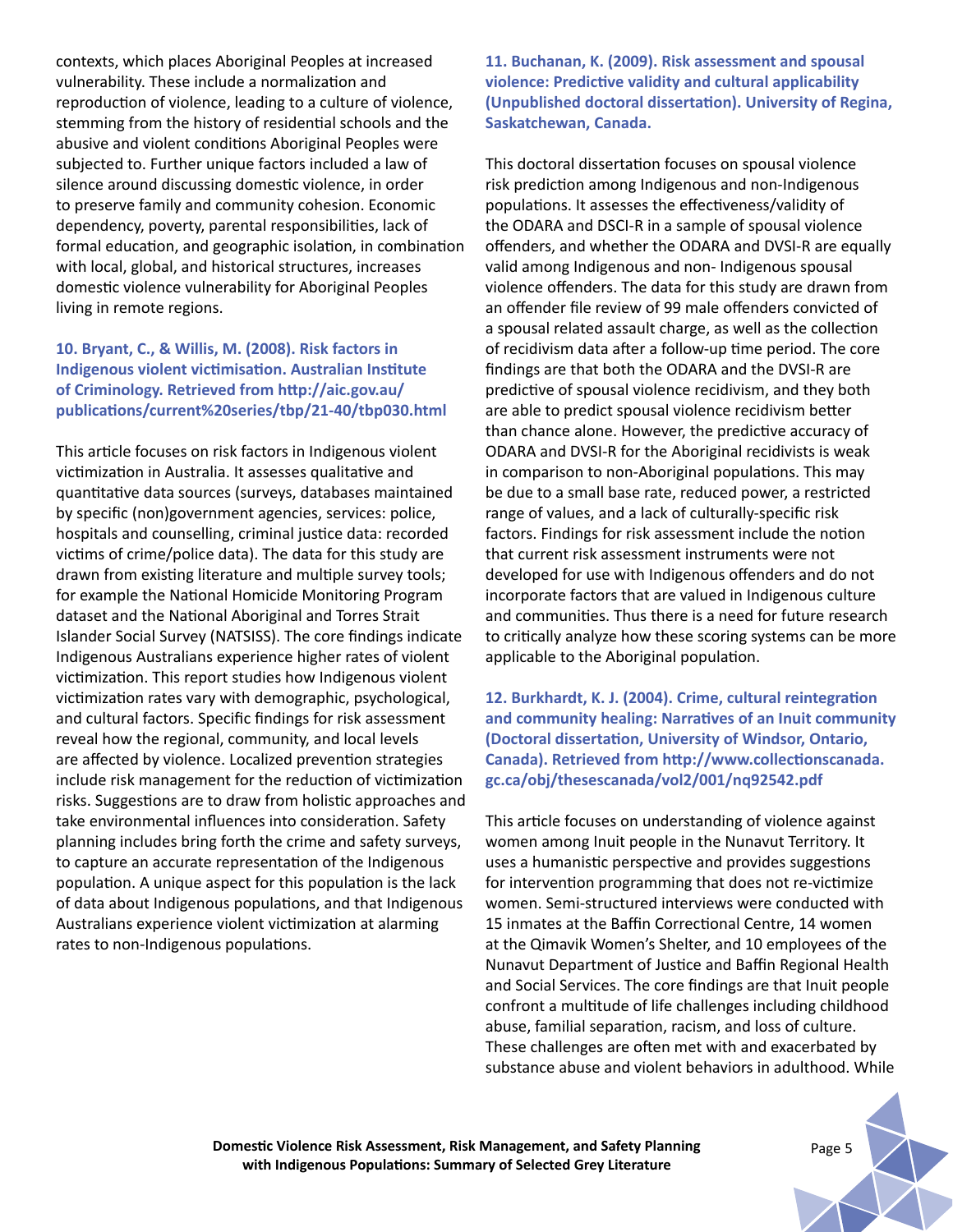the use of aggressive behaviors is not distinctly unique to Inuit populations, the magnitude of associated problems is substantial. Thus, guidelines for treatment should focus on personal and community healing. Regarding risk management, it was found that Inuit justice initiatives address negative, thematic content when they respect traditional knowledge and support both victims' and offenders' needs. Recommendations are that intervention and prevention strategies should integrate tradition within existing Western correctional practices. It was also found that the most beneficial strategies are those that attend to the development of connections for Inuit, including victim-offender mediation, Elder instruction, and Land Programming.

## **13. Cairns, K., & Hoffart, I. (2009). Keeping women alive – Assessing the danger. Alberta Council of Women's Shelters. Retrieved from https://www.acws.ca/sites/ default/files/documents/DangerAssessment-FullReport\_ FINAL.pdf**

This study focuses on the implementation in Alberta shelters of a standard, well-supported risk assessment tool known as the Danger Assessment tool. The Danger Assessment tool was developed by Dr. J. Campbell (1995), and consists of 20 weighted questions designed to measure risk in an abusive relationship. Nine Canadian shelter agencies volunteered to participate in this research. All women entering a participating shelter between November 1, 2007 and January 31, 2009 were invited to participate in the study. The mean age of the sample was 31 years, while almost half of the overall study sample self-identified as Aboriginal. The core findings are that Aboriginal women are over-represented in the shelters in general and are at higher risk than the other cultural groups. As well, women at second stage shelters were found to have higher risk levels than those at emergency shelters, and the use of the Danger Assessment tool significantly contributes to women's safety. Specific recommendations for risk assessment include the suggestion that shelters should use the Danger Assessment tool for risk assessment. Specific recommendations for safety planning include the need for improved access for abused women and children to second stage shelters that allow them to remain safely housed.

**14. Community Coordination for Women's Safety. (2007, January 16). Immigrant, refugee and non-status women and violence against women in relationships [PDF document]. Retrieved from http://endingviolence.org/ files/uploads/Imm\_Ref\_Women\_Violence.pdf**

The document describes the Community Coordination for Women's Safety (CCWS), a program that emphasizes the reinforcement of "intersectoral coordinated responses to violence against women" and focuses on "rural, remote and isolated communities, and women who face particular discrimination in these communities, including Aboriginal women, women of colour, immigrant women, low-income women, women with disabilities, lesbians, transgender women, older women and younger women" (p. 1). The CCWS highlights the significance of service coordination among various service agencies and sectors working with immigrant, refugee, and non-status women experiencing violence to achieve effective interventions and improve services. The authors contends that immigrants and refugees are likely to encounter racist attitudes which influence the responses to abuse among women of colour, and are subjected to stereotyping and discrimination based on their race and/or country of origin, which produces barriers to disclosure and help-seeking. Additional barriers and risks within these populations include: (1) accessibility of services; (2) limited language proficiency; (3) legal status; and (4) educational attainment. The authors suggest, however, that abused marginalized women's connection to their communities operates as informal supports and improves the accessibility of culturally specific-services at the community-level, unless the abusive partners are high-status in the community. There are also various factors identified that shape mainstream service delivery, such as: (1) service providers' perceptions and attitudes regarding specific ethnic groups; (2) service providers' understandings of culturally-specific issues and appropriate resources; (3) the victim and/or offender's ability to communicate in English; (4) distrust in authorities within minority communities; and (5) victim's previous experiences with services.

Pa ge 6 **Domestic Violence Risk Assessment, Risk Management, and Safety Planning with Indigenous Populations: Summary of Selected Grey Literature**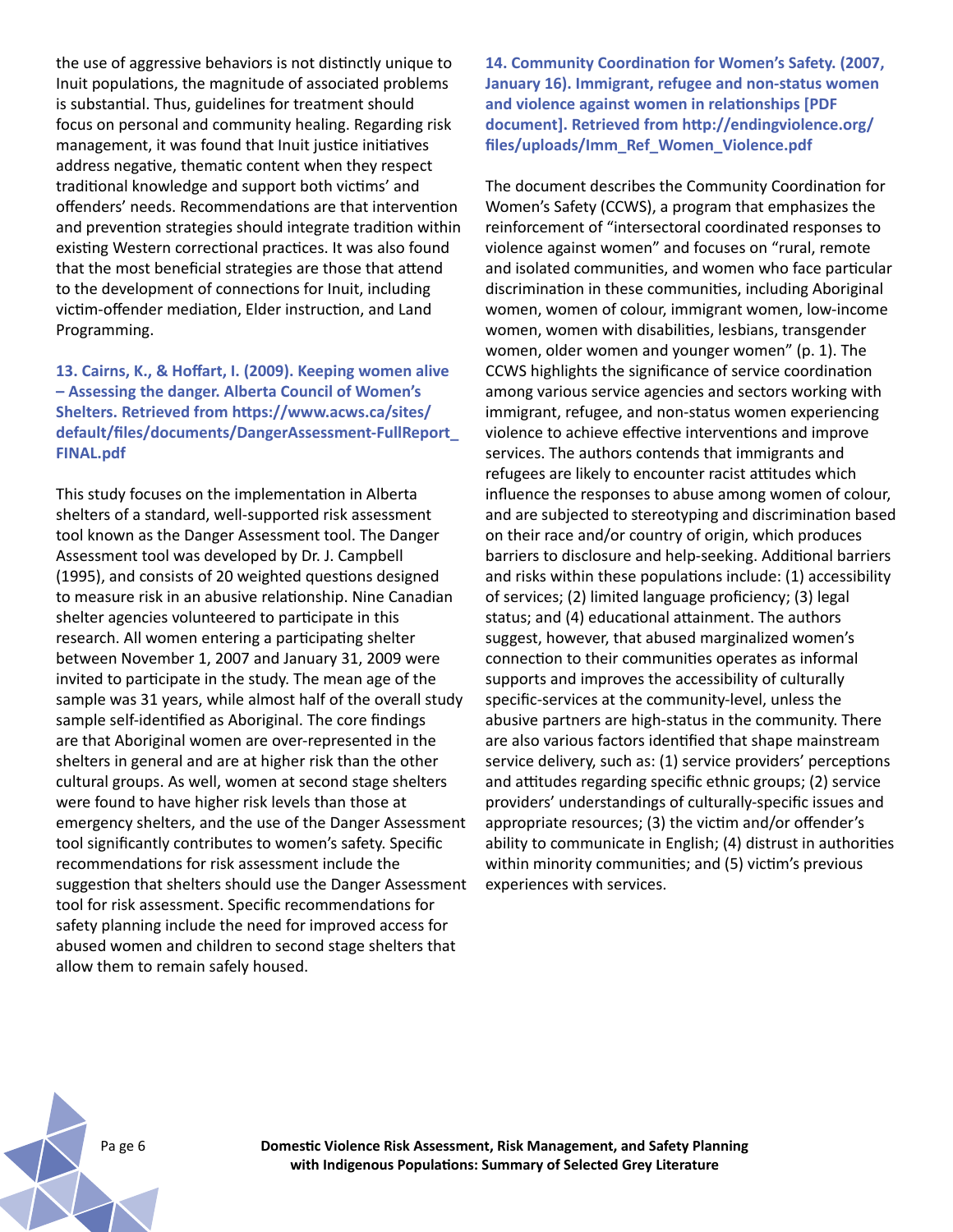**15. Community Coordination for Women's Safety and Ending Violence Association of British Columbia. (2013). Safety planning across culture & community: A guide for front line violence against women responders [PDF document]. Retrieved from http://endingviolence.org/ files/uploads/ure\_and\_Community\_Manual\_-\_EVA\_BC\_ Dec\_9\_2013.pdf** 

This report focuses on safety planning with women from different cultures and communities, including Aboriginal women and immigrant and refugee women. It uses an intersectionality framework and explores how service providers can better meet the needs of women with differing social locations. The sub-sections of this report are written by members of the social groups whose needs they address, and the information is drawn from resources produced by provincial and federal governments, community-based anti-violence organizations, and legal services. The core findings are that risk and safety considerations are intricately connected, complex and dynamic, and differ depending on a woman's social location. Specific findings for risk assessment, risk management, and safety planning include (1) effective risk identification and safety planning (based on relationship, abuser, victim, and system/community risk factors) substantially increase women's safety; (2) coordination of the response system, and effective referrals, are key to safety planning; and (3) safety plans should be developed with the victim. Effective safety plans for immigrant and refugee women must consider social and cultural factors, language barriers, immigration status, and available resources. Other unique aspects of this report include cautions about the danger of using lists of risk factors as checklists.

## **16. Community Legal Information Association of Prince Edward Island. (2010). Health & safety plan for Aboriginal families. Retrieved from http://www.cliapei.ca/sitefiles/ File/publications/FAM10.pdf**

This resource focuses on safety for Aboriginal persons in the Maritimes who are experiencing violence. The workbook focuses on what to do to design a safety plan to protect all individuals experiencing violence. Traditional resources are identified. Elders are the traditional knowledge keepers and have a vital role in healing, and cultural ceremonies are a method of healing. For example, smudging is a cleansing ceremony to rejuvenate the mind, body, spirit and emotions. Sweat lodges may be done for healing, to prepare for another ceremony, or for a simple spiritual cleansing. The lodge provides a

safe and sacred place for individuals to connect with the spirits. The talking circle includes a talking stick passed around, which allows the person holding the talking circle to speak. Recommendations for risk assessment and risk management are to eliminate racism and cultural insensitivity towards victims who reach out for support. Safety planning includes information on phones and computer safety. It considers what need to take when leaving and information for after you leave a relationship, as this can be the most dangerous time for women. Other safety awareness tips are Emergency Protection Order (EPO) or a Victim Assistance Order (VAO), worksheets (keep track of breaches), services providers (banks, medical), and pets and farm animals. Unique factors apply to this population include violence experienced by women on reserve lands. The Indian Act, Matrimonial Property Act, and Certificate of Possession can all influence the safety of women when trying to leave and abusive relationship.

## **17. Congress of Aboriginal Peoples. (2015). Miykiwan user guide: Toolkit for Aboriginal families living off-reserve. Retrieved from http://abo-peoples.org/wp-content/ uploads/2015/03/CAP-FVPT-User-Guide.pdf**

The MIYKIWAN toolkit, developed for Aboriginal families living off-reserve, is a teaching tool designed to share knowledge and raise awareness about the impacts of domestic violence. 'Miy Ki Wan' is a Plains Cree word; it is translated to "centering oneself." The MIYKIWAN toolkit builds awareness of the various types of violence (family/domestic), offers preventive tips, and information to address/reduce future incidences. This toolkit is framed around making knowledge available on Aboriginal traditions and ceremony to support healing, personal growth, well-being, and living a balanced life. Additionally, the toolkit seeks to increase awareness and prevention for Aboriginal families in order to equip families with resources to better respond to incidents of domestic violence. Furthermore, this toolkit can develop and implement a safety plan to reduce family violence, and support individuals to break the cycle of violence. The MIYKIWAN Toolkit contains three books (User Guide, Life Fact Book, and a Resource Book), eleven fact sheets related to defining various types of violence (Family, Domestic, Sexual , Date, Emotional, Child, Senior, Violence Against Men, Violence Against Those With Disabilities, Issues Affecting Violence, and How to Live to With/Exit Abuse), and several stand-alone documents (a personal safety plan worksheet and a toolkit evaluation form).

**Domestic Violence Risk Assessment, Risk Management, and Safety Planning** *Page 7* **with Indigenous Populations: Summary of Selected Grey Literature**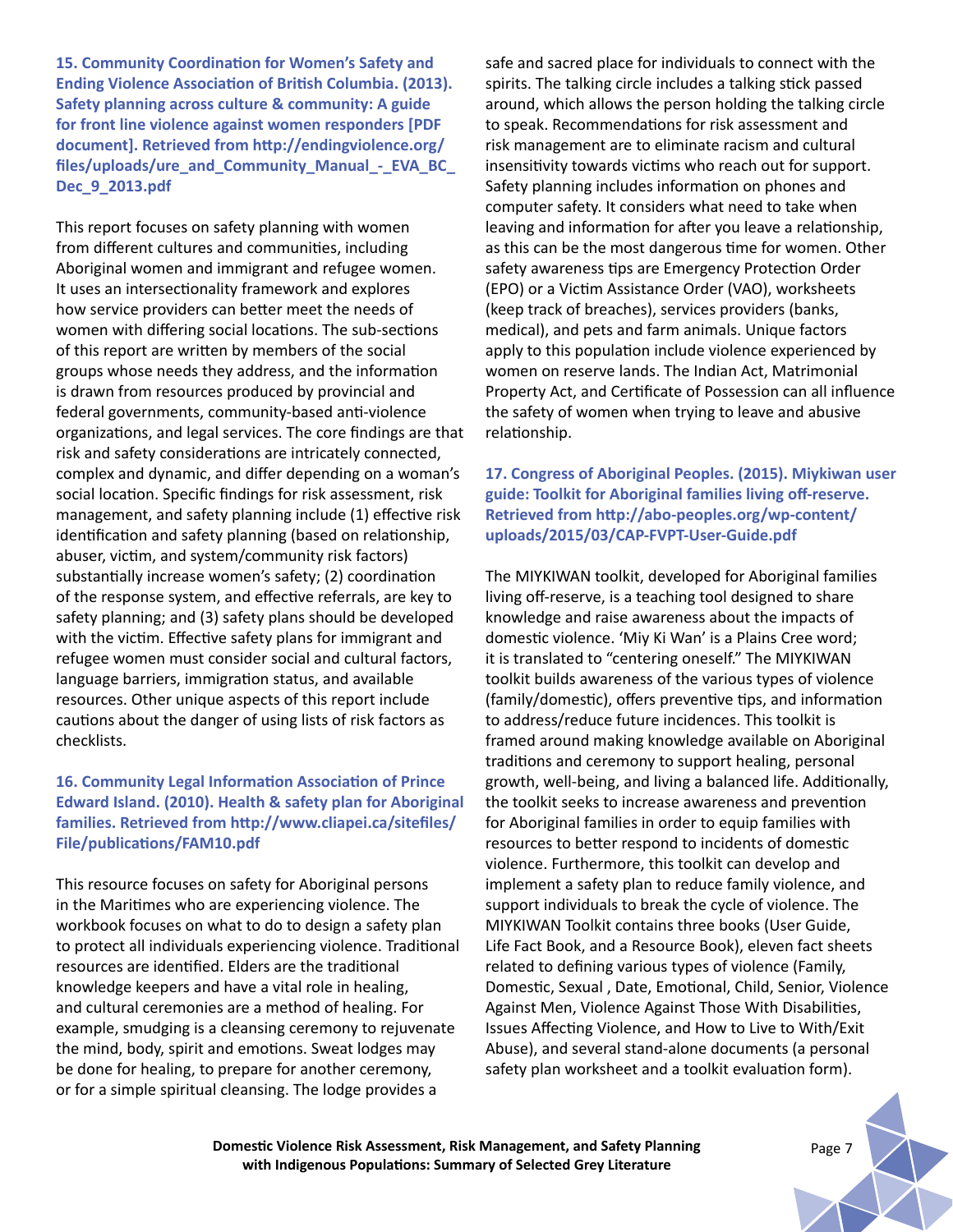**18. Copenace, S. (2000). A group work approach with Aboriginal children exposed to parental violence (Master's thesis/practicum, University of Manitoba, Manitoba, Canada). Retrieved from http://hdl.handle. net/1993/2529**

This article focuses on exposure to parental violence among Aboriginal children in Winnipeg, Manitoba. The article details a practicum in which group sessions were held for Aboriginal children who have been exposed to parental violence and were living in homes led by single mothers. The focus of these sessions was to incorporate traditional Aboriginal methods, such as smudging, in psychoeducational group work intervention. This study set out to empower children through increasing selfawareness and self-esteem while at the same time eliminating self-blame. Children were selected after completing pre-test measures through the Child Behaviour Checklist and Piers-Harris Children's Self Concept Scale. The data for this study are drawn from eight children, five girls and three boys between the ages of seven and ten who self-identified as First Nations or Metis. The author finds that it was beneficial to offer and incorporate traditions and traditional teachings in sessions. Specific recommendations for risk management include extending the length of the group to 10 weeks to give children more time to process information, having better communication between Aboriginal and non-Aboriginal agencies, and offering traditional Aboriginal interventions when working with Aboriginal populations.

## **19. Dreaddy, K. (2002). Moving toward safety: Responding to family violence in Aboriginal and northern communities of Labrador. Provincial Association Against Family Violence. Retrieved from http://www.gov.nl.ca/ VPI/publications/movingtowardsafety.pdf**

This report focuses on Aboriginal women in Northern communities in Labrador. Questionnaires and interviews were conducted from February 2002 to May 2002. The report suggests a holistic approach, community-based and community-driven design and delivery, culturally appropriate design and delivery, active involvement of women, multisectoral collaboration and effective coordination, and twenty-four-hour crisis response. One specific finding for risk assessment is the increased availability of firearms in rural areas. "Preventive policing", a type of risk management, signifies how the development of a community-based family violence response team can identify and asses of high-risk cases,

consult with shelter staff/service providers, continue community awareness work, crisis intervention, negotiate of transportation agreements, and shelter admissions and transfers. Regarding safety planning, it is important to consider confidentiality, limited resources, stigma, racism, internalized blame, and lack of cultural sensitivity from services providers. Factors identified as unique to this population are isolation, lack of community awareness, the need for culturally sensitive services, and the importance of giving communities sufficient resources to maintain and control proposed initiatives.

**20. Drouin, C., Bilodeau, R., Ellington, L., Meunier, V., Paillé, I., & Trépanier, M. (2016). Preventing spousal homicide: Pamphlet for workers who work with First Nations and Inuit à cœur d'homme, in collaboration with the First Nations of Quebec and Labrador Health and Social Services Commission (FNQLHSSC)** 

This intervention guide contains information and intervention strategies for workers in Aboriginal communities who are involved with cases where there is a risk of spousal homicide. It provides a framework to analyze the risk of spousal homicide. The guide was developed by the association à cœur d'homme and the Centre de Recherche Interdisciplinaire sur la Violence Familiale et la Violence Faite aux Femmes. Specific recommendations for risk management focus on working with the perpetrator to: openly talk about their feelings; explore the needs they are trying to meet through homicide; come up with safety strategies; reinforce protective factors; and make a formal commitment to non-aggression. Additionally, it is important for the worker to draw on the perpetrator's informal network, work closely with other processionals, regularly re-evaluate the strategies in place, regularly review the level of risk, and promote sharing circles. In terms of safety planning, follow-up with the perpetrator after risk management process is necessary, with the amount depending on the severity of risk. Factors that are identified as unique to this population are the use of culturally sensitive risk management and safety planning strategies, including sharing circles and the involvement of spiritual guides in the process. Other unique aspects of this guide include ways for workers to ask questions regarding risk factors and possible ways in which the person's behavior displays signs of risk.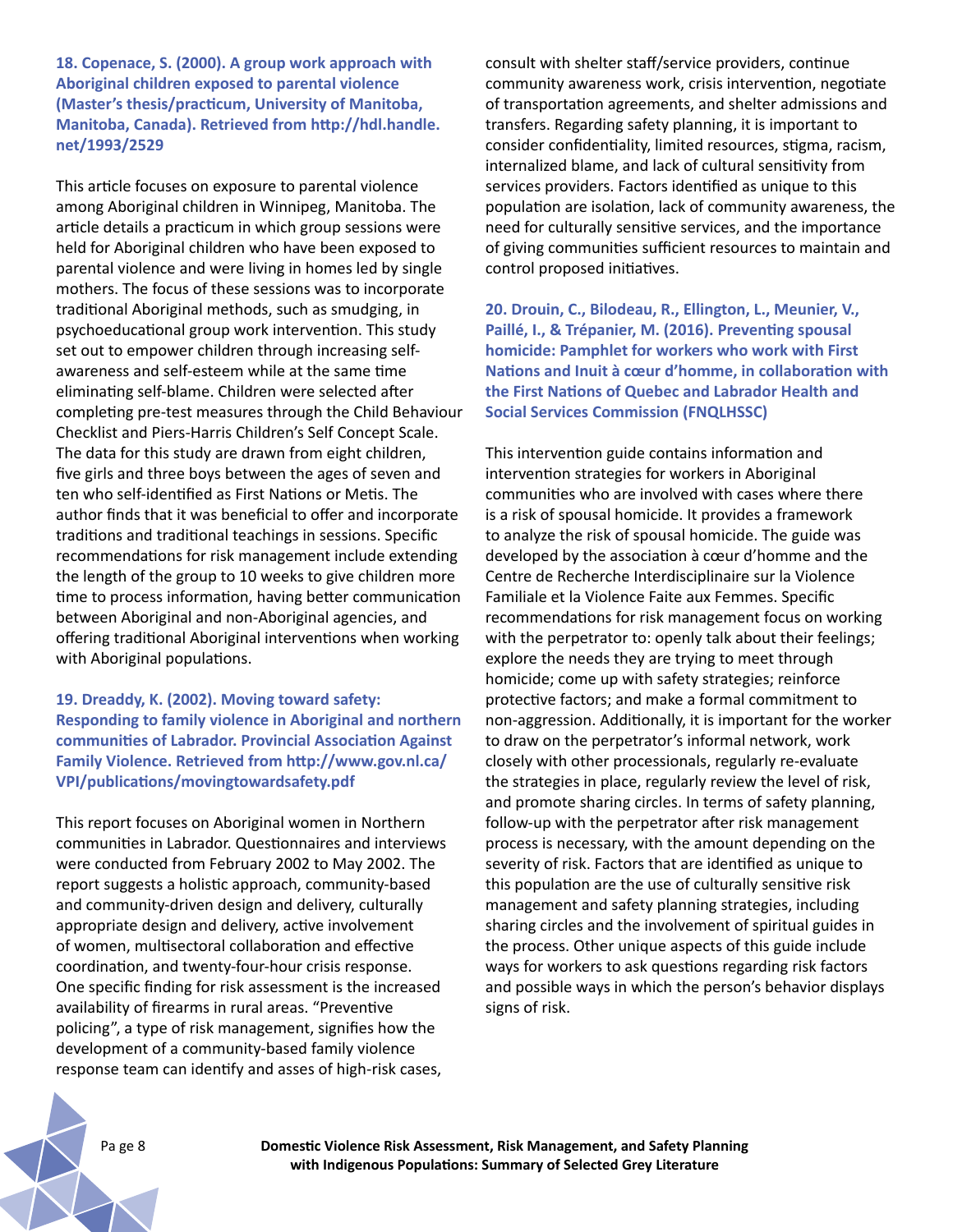**21. Ending Violence Association of British Columbia. (2013). Safety planning across culture & community: A guide for front line violence against women responders. Ending Violence Association of British Columbia, Community Coordination for Women's Safety.**

This report focuses on safety planning with women from different cultures and communities, including Aboriginal women and immigrant and refugee women. It uses an intersectionality framework and explores how service providers can better meet the needs of women with differing social locations. The sub-sections of this report are written by members of the social groups whose needs they address, and the information is drawn from resources produced by provincial and federal governments, community-based anti-violence organizations, and legal services. The core findings are that risk and safety considerations are intricately connected, complex and dynamic, and differ depending on a woman's social location. Specific findings for risk assessment, risk management, and safety planning include (1) effective risk identification and safety planning (based on relationship, abuser, victim, and system/community risk factors) substantially increase women's safety; (2) coordination of the response system, and effective referrals, are key to safety planning; and (3) safety plans should be developed with the victim. Effective safety plans for immigrant and refugee women must consider social and cultural factors, language barriers, immigration status, and available resources. Other unique aspects of this report include cautions about the danger of using lists of risk factors as checklists.

## **22. Federal-Provincial-Territorial (FPT) Ministers Responsible for Justice and Public Safety. (2016). FPT Justice framework to address violence against Indigenous women and girls. Retrieved from http://www.scics.gc.ca/ english/conferences.asp?a=viewdocument&id=2375**

This report presents a framework designed by the Ministers Responsible for Justice and Public Safety that draws from the various reports on ending violence against Indigenous women. The report makes recommendations on improving responses to violence within intimate relationships and families to foster holistic approaches to healing. In terms of risk factors, Indigenous women and girls are nearly three times more likely to experience physical or sexual violence than non-Indigenous women and girls. Recommendations for risk management are to take action to address the factors that expose Indigenous

women and girls to higher rates of violence. These factors include the barriers within the social system such as poverty, lack of employment, systemic racism, and difficulty accessing services. Safety planning should involve acknowledging the diversities among and in Indigenous communities. Holistic approaches can foster sustainable results through taking into account the interconnectedness of life. This means addressing the physical, psychological, spiritual, financial and social needs of individuals, families, and communities for safety. The factors identified as unique to this population are the staggering high rates of violence experienced by Indigenous women and girls.

**23. Gordon, S., Hallahan, K., & Henry, D. (2002). Putting the picture together: Inquiry into response by government agencies to complaints of family violence and child abuse in Aboriginal communities. Department of Premier and Cabinet, Western Australia. Retrieved from http://www.strongfamilies.wa.gov.au/UserDir/ Documents/Public/Putting%20the%20Picture%20 Together.pdf** 

This inquiry focuses on family violence and child abuse in Western Australia and sets out to recommend practical solutions that address the Response by Government Agencies to Complaints of Family Violence and Child Abuse in Aboriginal Communities. The data for this study are drawn from consultations over a six-month period with representatives from Aboriginal communities, youth, health services, government and non-government agencies, and related organizations. As well, available formal hearings and government documents were analyzed. This inquiry includes an overview of the causality and prevalence of family violence and child abuse, of responses to family violence and child abuse, and of best practice in government agency responses to family violence and child abuse. Overall 197 specific recommendations were made regarding a wide range of related issues.

## **24. Grau, D., & Smith, T. (2011). Community guide to end violence against Aboriginal women. Ontario Native Women's Association. Retrieved from http://www.onwa. ca/upload/documents/onwa\_2011community-guide.pdf**

This community guide draws from best practice frameworks such as the Medicine Wheel, Sacred Hoop, The Healing Forest Model, Cultural Safety, Seven Grandfather teachings, and Circles (Talking, Sharing, Healing, and Spiritual) to map a path for ending violence.

**Domestic Violence Risk Assessment, Risk Management, and Safety Planning** *Page 9* **with Indigenous Populations: Summary of Selected Grey Literature**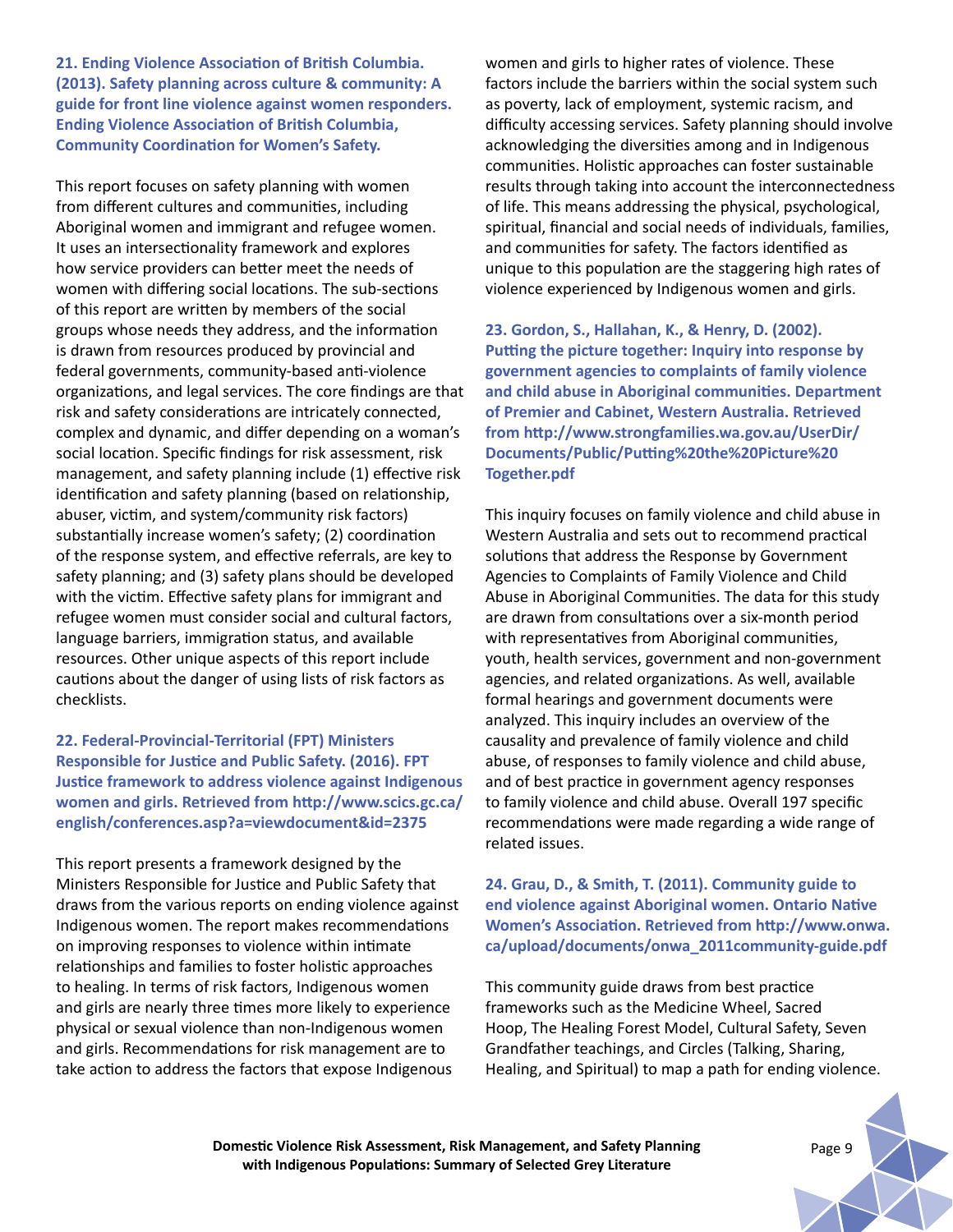It is aiming to provide Indigenous women in Ontario the guidance for ending violence. Most importantly, this community guide endorses the motto "It's Not Your Fault." It explains that the intergenerational effects of colonization have led to the increased risk of violence for Indigenous women due to the displacement of tradition roles. Risk management techniques such as the Power and Control Wheel bring awareness to the use of intimidation, emotional abuse, isolation, children, male privilege, economic abuse, coercion/threats, and minimizing/ denying/blaming. A description of healthy/unhealthy relationships sheds light on (un)acceptable forms of a relationship. Safety planning includes valuing cultural safety, which is rooted in traditional prophecies and the five principles (protocols, personal knowledge, process, positive purpose, and partnership).

**25. Hampton, M., Woods, M., McKenzie, H., Taylor, W., & George, D. (2010). Legal system use patterns in Saskatchewan rural, urban, and northern survivors of intimate partner violence. National Research Day, Regina, Saskatchewan, Canada. Retrieved from http://www. unb.ca/fredericton/arts/centres/mmfc/\_resources/ pdfs/10hampton.pdf** 

This study explores patterns of legal system use in relation to geographic location and cultural background. It is part of a larger study called The Healing Journey in Manitoba, Saskatchewan, and Alberta that focuses on healing from intimate partner violence. Data for this study are drawn from interviews with Aboriginal and non-Aboriginal survivors of intimate partner violence (56% and 44% respectively) in urban, rural, and northern locations in Saskatchewan ( $n = 216$ ). The study finds that 64 participants had experienced legal system involvement due to intimate partner violence, and more than half of the participants did not believe that the legal system in their area took partner abuse seriously. Additionally, survivors faced barriers in obtaining legal support. Although some survivors reported positive experiences with the legal system, many women reported experiences of prejudice and blame. Overall, regional and cultural factors affected participant's experiences with the legal system. Specific findings for risk assessment include high rates of police involvement in Aboriginal participants and those living in rural and northern areas. Notably, some participants found that police did not respond at all, that the police told them "the abuse wasn't a criminal matter", and/or they were discouraged by police from pressing charges. Regarding safety planning, almost half of participants had protection

orders in place and only 20 percent of these participants felt safer with the order. This study recommends that protection orders be augmented by support services to provide risk assessment and safety planning assistance in reporting and following up on breaches.

**26. Harper, A. O. (2011). Domestic violence in Aboriginal communities: A context for resilience (Doctoral dissertation, University of Ottawa, Ontario, Canada). Retrieved from http://hdl.handle.net/10393/30143**

This dissertation explores resiliency of Indigenous women who experience domestic violence (DV). The author includes the voice of three Executive Director from shelters located in three First Nation communities. The designing of this research includes concepts of Indigenous methodology and epistemology and acknowledges cultural awareness, competence, and sensitivity for Indigenous people. Core findings are categorized into the following themes: (1) meanings and manifestations of resilience; (2) the interrelationship of resilience with culture, spirituality, identity, and healing; (3) where resilience comes from; and (4) resilience, spiritual health, and healing. Factors identified for preventing violence are stable home life, good nutrition, optimistic attitude, and supportive social networks. A major obstacle for successful risk management is stigma and denial of participants' experiences. Safety planning is concerned with having shelters and transitions homes where individuals can feel safe and secure.

**27. Hazelwood, T. E. (2010). Investigating social policy relationships: A critical analysis of understandings of First Nation family violence (Master's thesis, Carleton University, Ontario, Canada). Retrieved from https://curve.carleton.ca/7e6a0dfe-119b-4014-810c-120059a58447**

This thesis explores how the problem of family violence is understood by First Nations and the federal government and seeks to determine whether these understandings influence federal policy. It uses a grounded theory approach and conducts semi-structured interviews and questionnaires with First Nation and federal government representatives. The author finds that both First Nation and federal government representatives similarly understand the consequences of family violence. However, understandings differ on how key dimensions of the problem are defined. Barriers exist within the funding and policy development process that prevent full participation of all First Nation communities. The author suggests that

Pa ge 10 **Domestic Violence Risk Assessment, Risk Management, and Safety Planning with Indigenous Populations: Summary of Selected Grey Literature**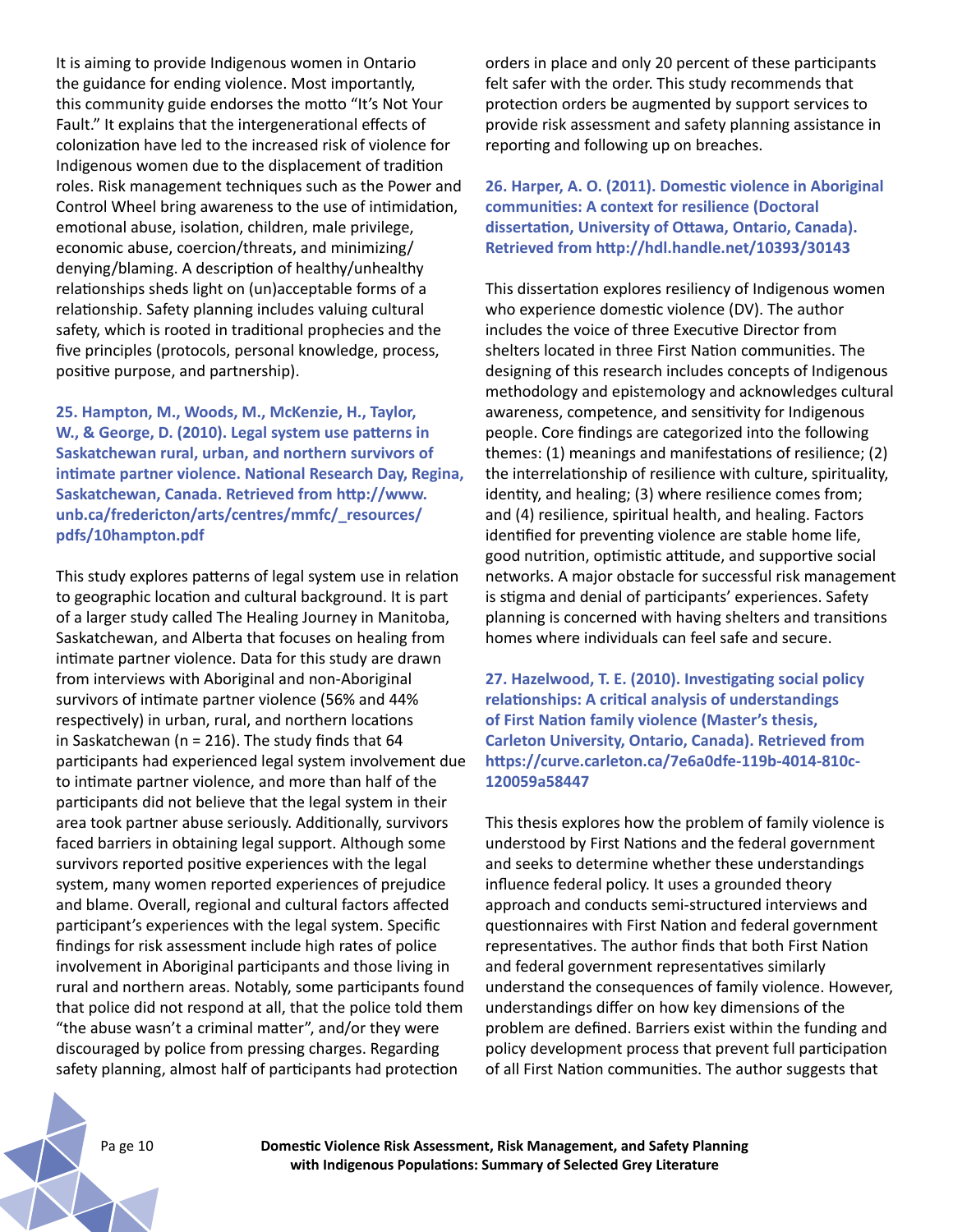family violence prevention initiatives could improve by working in partnership with First Nations to overcome these can be a daunting, especially when in a vulnerable state of barriers. The study finds that prevention projects typically align with the federal government's view of family violence. These projects are not adequate from a First Nation's perspective as the view of the problem is far broader. It is recommended that First Nations be involved in the development of the policies that affect them to ensure that prevention projects reflect their views of family violence.

**28. Holder, M. R. (2015). Exploring the potential relationship between historical trauma and intimate partner violence among Indigenous women (Doctoral dissertation). Abstract available from ProQuest Dissertation & Theses (3724924 Ph.D.), http://search. proquest.com/docview/1722481674**

This thesis focuses on intimate partner violence among Indigenous women in Canada and the United States, exploring the connections between historical trauma and intimate partner violence. It uses a naturalistic inquiry approach guided by empowerment principles and considers the understandings of Indigenous human service practitioners working with Indigenous women experiencing intimate partner violence. Data for this study are drawn from interviews conducted with 15 Indigenous human service practitioners in Canada and the United States. The major themes identified from interviews include deal with factors contributing to intimate partner violence, historical trauma as an overarching concept, paths to healing, contributing factors to recovery and transformation, and human service approaches to address domestic violence. It is recommended that human service and social work education be culturally appropriate.

## **29. Hopkins, Z. (2015). Clear skies: A family violence story. Legal Services Society, BC & Healthy Aboriginal Network. Retrieved from http://thehealthyaboriginal.net/portfolioitem/clear-skies/**

This resource, in the form of a comic book layout,provides a visual analysis of how violence and domestic violence negatively affect Indigenous women. Sections on physical and financial abuse explain how violence can be (in)visible, and second on psychological, emotional, or mental abuse illustrates the type of violence where women experience intimidation, bullying, stalking, and threating behaviour. Sexual assault is described by the uncomfortable fear in undesired touching. The resource highlights the stress and anxiety women experience when they are preparing for safety and leaving their home. Identifying her circle of

support and being guided through the legal proceeding fleeing an abusive relationship. In this instance, safety is the mental/psychological security required when making the plan to leave. Women seeking support go through a sort of psychological warfare when dealing with the justice system. The fear of the 'storm' identifies how indispensable the 'clear skies' are for the well-being of Aboriginal women, families, and communities.

**30. Lamontagne, M. (2011). Violence against Aboriginal women: Scan and report. Canadian Women's Foundation. Retrieved from http://www.canadianwomen.org/ sites/canadianwomen.org/files/PDF%20-%20VP%20 Resources%20-%20Lamontagne\_CWF\_Aboriginal%20 Women\_Final\_2011.pdf**

This article focuses on gaining a better understanding of the issues, concerns, and best practices when dealing with family violence in Aboriginal communities. It uses environment scanning as a method for analyzing Aboriginal women's experiences of violence; it also offers insight into men's programming. Data for this study are drawn from Native Women's Shelter Executive Director Forum, organized by the National Aboriginal Circle against Family Violence (NACAV). Results are based on this first-hand knowledge gained through this forum. The paper suggest that, in order to address prevention adequately, shelters will need to become more strategic with their services. Prevention project funding offered by various government departments and agencies should foster holistic approach, which includes a continuum of care for sustained results and breaking the cycle of violence. Results for risk management identify specific programming from the Ontario Federation of Indian Friendship Centres' (OFIFC); Strategic Framework to End Violence against Aboriginal Women. The Ontario's Aboriginal Healing and Wellness Strategy identifies two major initiatives. Firstly, the Kizhaay Anishinaabe Niin: I am a Kind Man Initiative; which is a culturally appropriate holistic model for community healing for Aboriginal men and youth. The second initiative, Kanawayhitowin: Taking Care of Each Other's Spirit Initiative is a program reflecting a traditional and cultural approach to raising awareness of the warning signs and risk factors of woman abuse. Safety planning includes being cognizant of the unique situation facing Inuit women in the North, where women are often forced to leave their communities, families and support networks for extended periods to seek safety. Factors identified as unique to this population are intergenerational violence and trauma pervasive in Aboriginal communities.

**Domestic Violence Risk Assessment, Risk Management, and Safety Planning** *Page 11* **with Indigenous Populations: Summary of Selected Grey Literature**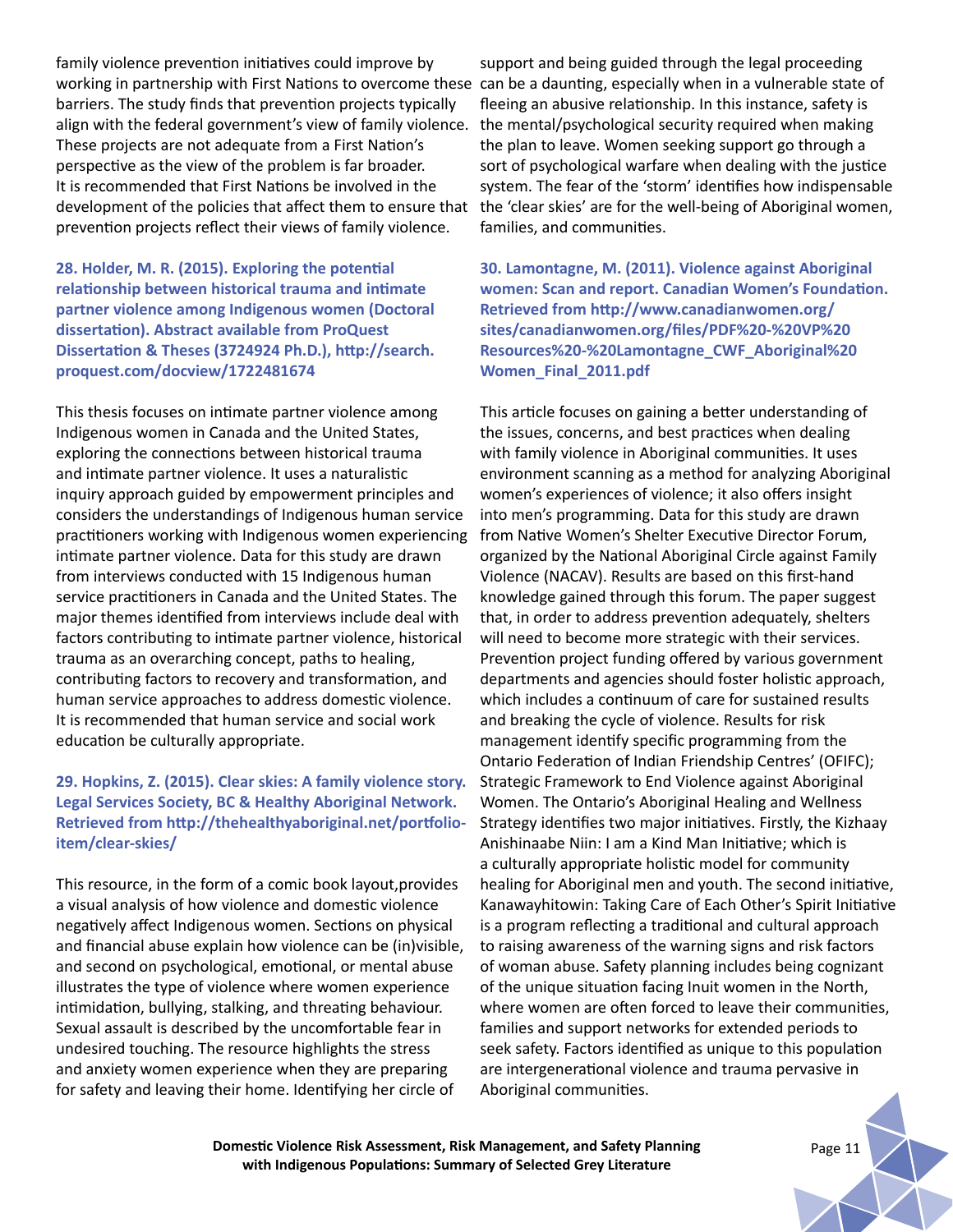**31. Lant, J. M. (2014). Intimate partner victimization in Canada: A test of risk factors, self-control, routine activities, social disorganization, and collective efficacy (Master's thesis, Queen's University, Ontario, Canada). Retrieved from http://qspace.library.queensu.ca/ handle/1974/8662**

This article examines risk factors and theories as predictors of intimate partner violence (IPV), looking at how theoretical perspectives help to explain physical, sexual, and financial forms of IPV. Data for this study are drawn from the Statistics Canada 2009 General Social Survey. Specifically, respondents included in this study are those who answered 'yes' to screening questions regarding IPV (n = 2,917), general physical victimization, general sexual victimization, and general financial victimization (n = 9,053). The core findings regarding theory indicate that low self-control decreases the risk of financial IPV, (2) routine activities theory explained physical IPV as routinely going to bars at night decreased odds of victimization, and low collective efficacy was found to increase odds of physical IPV and mediated the effects of routine activities theory. Risk factors for victimization include being female, having Aboriginal status, the presence of children, and living in a rural geographic location. As Aboriginals are more likely to experience sexual IPV and general sexual victimization, specific recommendations for risk assessment include initiating policy that strengthens Aboriginal social ties, and conducting research to determine whether or not collective efficacy could reduce risk of IPV among Canadian Aboriginal populations.

**32. Lester-Smith, D. M. (2012). "Hope for change—change can happen": Healing the wounds family violence with Indigenous traditional wholistic practices (Unpublished doctoral dissertation). University of British Columbia, British Columbia, Canada. Retrieved from https://open. library.ubc.ca/media/download/pdf/24/1.0073327/1**

This doctoral dissertation investigates the specific Aboriginal holistic intervention model Warriors Against Violence Society (WAVS), which is found to be effective for diminishing family violence. WAVS is a community agency in Vancouver, British Columbia, that leads the way for family violence awareness and healing intervention and prevention. This study encourages the infusion of Indigenous/biomedical health models in order to effectively meet the needs of diverse peoples. Data for this study are drawn from WAVS oral history and written archival materials such as group observations and anonymously written program evaluations, conversations

with WAVS co-founders/co-facilitators and members attending WAVS, community Elders, and Aboriginal storytelling and traditional teachings. The core findings are that all health professionals need an awareness of Indigenous values. As well, Indigenous applications like the Medicine Wheel are paramount to healing social maladies of systemic racism, residential school-inflicted traumas, incarceration and community/family violence. There are no specific recommendations or findings for risk assessment, risk management, and safety planning. This study emphases Indigenous ways of knowing, stating that "while the Western capitalist system sees progress as a linear development with more advanced technology, greater productivity yields a larger sphere of influence. Indigenous cultures see progress as returning to timeless practices for health and well-being" (p. 213).

## **33. Marchetti, E. (2010). The role of Australian Indigenous elders in court when sentencing partner violence offenders. Available at: https://papers.ssrn.com/sol3/ papers.cfm?abstract\_id=1623243**

This article focuses on violence between current and ex-intimate partners among Indigenous people in Australia. It draws from feminist and critical race/ Indigenous theories to assess the validity of Indigenous sentencing courts, which have claimed to be a culturally appropriate method of dealing with Indigenous family violence offenders. Data for this study are drawn from observations of five courts in Australia and semistructured interviews with 39 people across these five sites. Participants included Elders, Aboriginal project/ court liaison officers, domestic violence support workers, magistrates, and a local court registrar. The author found that the Indigenous sentencing courts operate according to a transformative, culturally appropriate, and politically charged participatory jurisprudence, going beyond principles found in restorative justice and therapeutic jurisprudence. The presence of an Elder, as a culturally appropriate authority figure, was considered important in assisting with changing offender behaviour. As well, the informal nature of Indigenous sentencing courts brought up information that would otherwise have not come to light. Specific recommendations made by interviewees for court processing of Indigenous offenders include access to rehabilitative service programming for the offender. Factors that are identified as unique to this sentencing method are a greater degree of interaction between the offender and judicial officer, and incorporating Indigenous knowledge and values into an Anglo-Saxon criminal court process through the inclusion of Elders.

Pa ge 12 **Domestic Violence Risk Assessment, Risk Management, and Safety Planning with Indigenous Populations: Summary of Selected Grey Literature**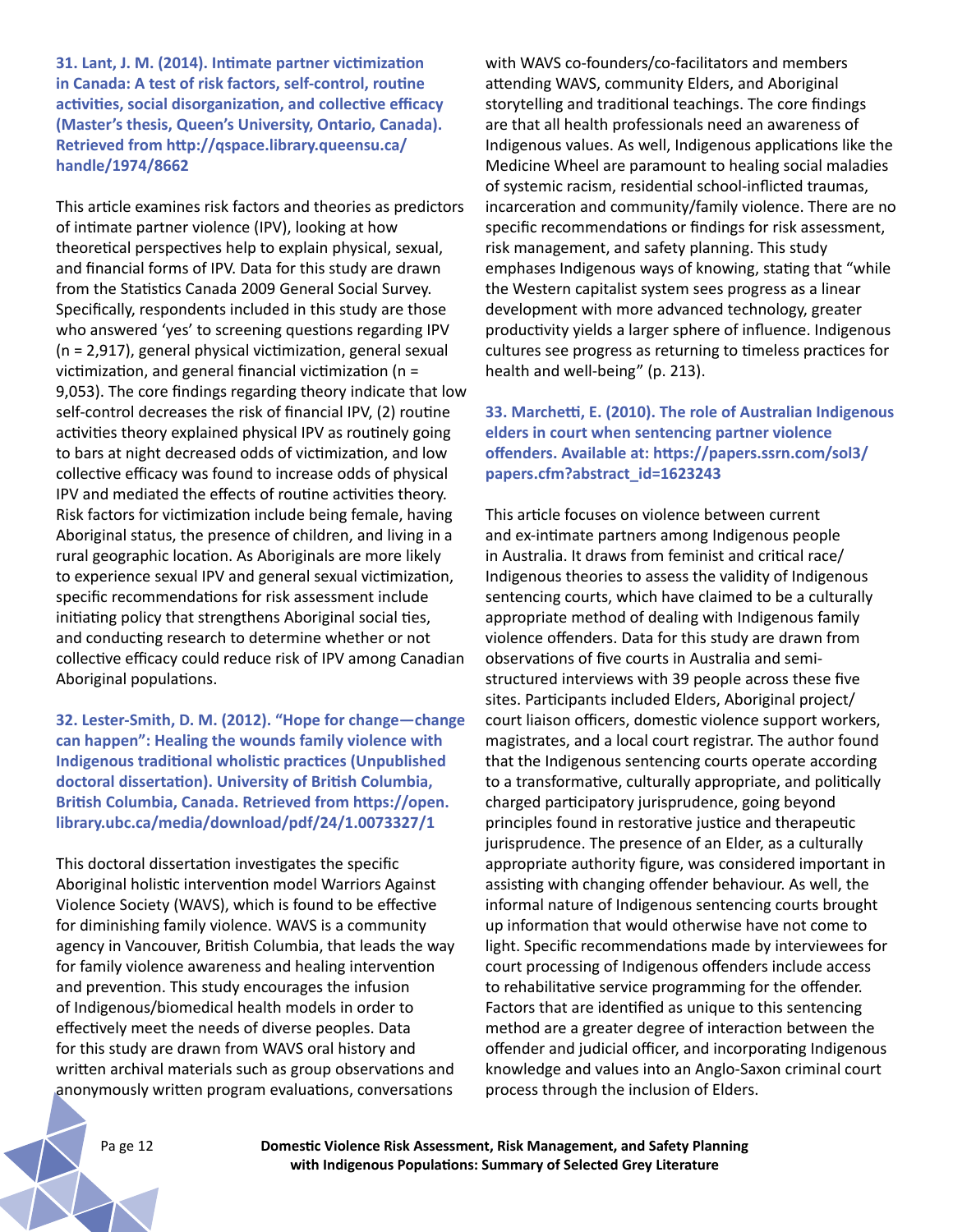**34. McLaren, H., & Goodwin-Smith, I. (2015). Hearing their voices: Perceptions of women and men on reducing men's perpetration of domestic violence. Australian Centre for Community Services Research, Flinders University. Retrieved from http://www.ucwcsa.org.au/ resources/hearing\_their\_voices.pdf**

This report draws from the knowledge and perceptions of individuals who have lived experience of domestic violence and male perpetrator interventions. The main goal of this research was to learn from service users and service providers about what they believe may help to reduce men's violence and keep women and their children safe. Using an interpretive phenomenological research approach, this study consists of face-to-face qualitative interviews with 20 women who had experienced domestic violence, 20 men who had perpetrated domestic violence, and four specialist men's workers on what they perceived could help stop men's violence. Key findings suggest that it is important to increase efforts to keep men engaged in perpetrator programs. This may include advocating for intervention orders to be conditional to men's program completion and assessment by men's workers. The authors also note that findings indicate that priority should be given to prevention and early intervention in Aboriginal communities on the basis of the high prevalence of domestic violence among Aboriginal people and the adverse outcomes for women and children. Specific recommendations for risk management include strengthening other service sectors' ability to recognize men's violence and to understand the importance of referral to men's programs, specifically men's services that deal with interventions with domestic violence perpetrators.

**35. Muskoday Community Health Centre. (2012). Community and Family Violence Elimination Initiative: An evidence-based approach to identify community assets and build our nation's capacity to intervene and prevent family and community violence in Muskoday First Nation. Muskoday, SK: Muskoday First Nation. Retrieved from http://muskodayfn.ca/wp-content/uploads/2014/01/ COMMUNITY-AND-FAMILY-VIOLENCE-ELIMINATION-INITIATIVE.pdf** 

This article focuses on the Muskoday First Nation community located in Saskatchewan. It uses an evidencebased approach to identify community assets and build capacities with recognized partners. It employs the logic model as a visual planning tool to assist community

developers with the process and procedures of the initiative. Risk management recommendations indicate that at-risk groups can build protective measures through gaining and strengthen skill sets. The key factor in safety planning is the victim's stability and continued support for their safety plan by the intervention team. The report contains the service capacity assessment (outlines the current assets of Muskoday) and the community capacity building (supplementary support services to victims and abusers). The Muskoday community identifies sources, assets, violence prevention/interventions stakeholders and strategies to reduce violence in their community. A major contribution of this report is the significance of holistic approaches that are culturally responsible to the community it services, paired with the value in each and the community's current position with response to violence.

**36. National Aboriginal Circle Against Family Violence. (2006). Ending violence in Aboriginal communities: Best practices in Aboriginal shelters and communities. Retrieved from http://www.thanl.org/media/ uploads/Best\_Practices\_in\_Aboriginal\_Shelters\_and\_ Communities\_NACAFV\_2006.pdf** 

This report focuses on Indigenous women and girls seeking service from (non)Indigenous shelters in urban/rural/ remote/isolated across Canada. The report draws on the knowledge of hospitals, health centers, law enforcement personnel, mental health /substance abuse workers, housing officers, employers, community governments, social services, the faith community, transportation providers, schools, counselors, and liaisons to inform best practices. The core findings reveal that Aboriginal shelters are under-funded. Sustained programming for the development of community strategies to address family violence remains a challenge. Shelters require resources for developing training curricula, as access adequate training is essential for providing appropriate services. The specific recommendations or findings for risk assessment/ management and safety planning include the community support (buy in factor), the physical and psychological safety of women and children, and safe transportation services for clients. The factors identified as unique to this population are the access to service in different locations, and the impact of on/off reserve access to funding.

**Domestic Violence Risk Assessment, Risk Management, and Safety Planning** *Page 13* **with Indigenous Populations: Summary of Selected Grey Literature**

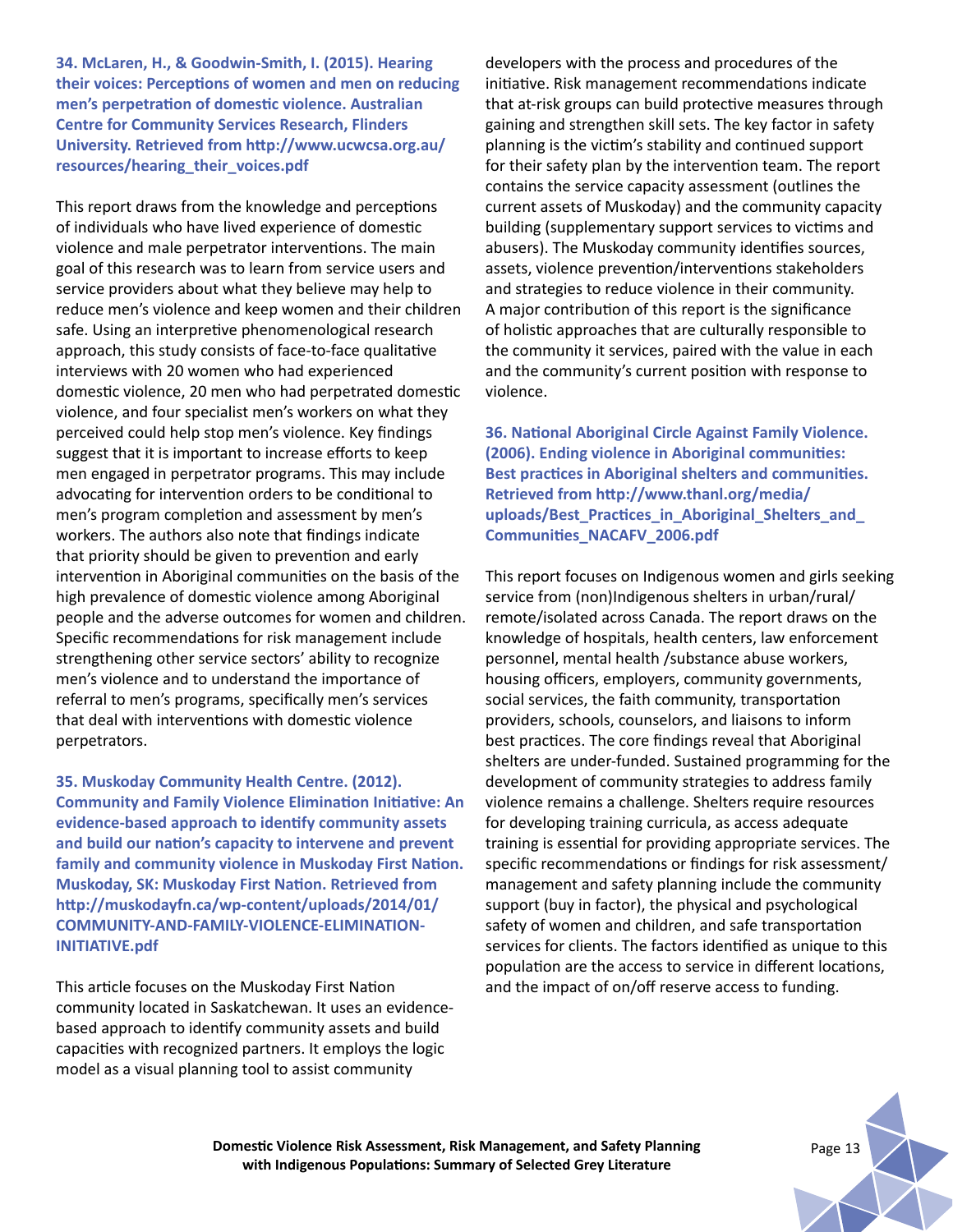**37. Native Women's Association of Canada. (2011). Collaboration to End Violence: National Aboriginal Women's Forum. Final report for Department of Justice, Canada.** 

This report focuses on domestic violence and abuse among Indigenous women in Canada. The report summarizes discussions and recommendations on Indigenous domestic violence and abuse from a public forum held by the Province of British Columbia's Ministry of Aboriginal Relations and Reconciliation (BC MARR) and the Native Women's Association of Canada (NWAC). This forum included more than 250 participants from all provinces/territories in Canada. The data for this study are drawn from three working sessions, each focusing on three distinct themes. Session one focused on post incident support, session two focused on intervention, and session three focused on prevention. The core recommendations from the sessions include the need for a holistic and community-driven network of responses to domestic violence among Indigenous populations. No recommendations for risk assessment were mentioned. Specific recommendations for risk management include providing violent perpetrators access to programming designed to help them bring back balance and end the cycle of violence in their communities. Specific recommendations for safety planning include increasing women's access to services that are designed and delivered by Indigenous women, including in-community victims' services, advocacy services and activities. The report identifies the need for a National Strategy approach to ending violence for Indigenous women and girls.

**38. Native Women's Association of Canada. (2015). You are not alone: A toolkit for Aboriginal women escaping domestic violence. Retrieved from https://nwac.ca/ policy-areas/violence-prevention-and-safety/you-arenot-alone/**

The Native Women's Association of Canada (NWAC) developed this toolkit in order to support Aboriginal women experiencing discrimination in multiple and various complex forms and to assist women in recognizing their inner strength. The Who's Who Guide identities support systems for women. This toolkit discusses forms of domestic violence, early warning signs, and a why do women stay. Recommendations for risk assessment and management focus on understanding and defining what domestic violence is and the link between domestic violence and violence against women and colonization.

The report also emphasizes 'Community Safety Planning,' which is designed to categorize support systems and a plan of action to keep yourself and your children safe. Specifically, it contains sections on 'After you Leave,' discussing awareness on social media safety, Matrimonial Real Property Act, self-care, self-esteem, positive statements, healthy relationships, and survivor stories. Factors identified as unique to this population include the ongoing experience of colonization (residential schools, matrimonial property act) and the need for culturally reflexive programming. This toolkit incorporates the Grandmother Moon poem and the Seven Sacred teaching held by Indigenous peoples. This toolkit is part of a larger package containing a Facilitators Guide, a Who's who guide, and a Personal booklet for women.

**39. Nicholls, V. (2008). Aboriginal children exposed to family violence: A discussion paper. Native Women's Association. Retrieved from https://nwac.ca/wp-content/ uploads/2015/05/2008-Children-Exposed-to-Family-Violence-A-Discussion-Paper.pdf** 

This article focuses on children exposed to violence among First Nations, Inuit, and Métis families and communities. The General Social Survey (GSS) is used to gather statistical information; however, GSS cannot account for cultural factors unique to the Indigenous population. The inheritance of violence originates from the long history of colonization, assimilation, and residential schools. Indigenous women experience life-threating violence more frequently than non-Indigenous women. The "choice to leave" is carefully broken down, to understand the position of Indigenous women who are experiencing violence. The breakdown and attempt to leave an abusive relationship increases the risk for children. Children often suffer multiple losses. The Matrimonial Property Act controls the decision of many women who are attempting to leave an unhealthy relationship. This discussion paper identifies various concerns for on/off-reserve Indigenous people. The conclusion leads to awareness building for children exposed to violence, the application of holistic and restorative justice approaches for sustainable healing the whole family and community.

Pa ge 14 **Domestic Violence Risk Assessment, Risk Management, and Safety Planning with Indigenous Populations: Summary of Selected Grey Literature**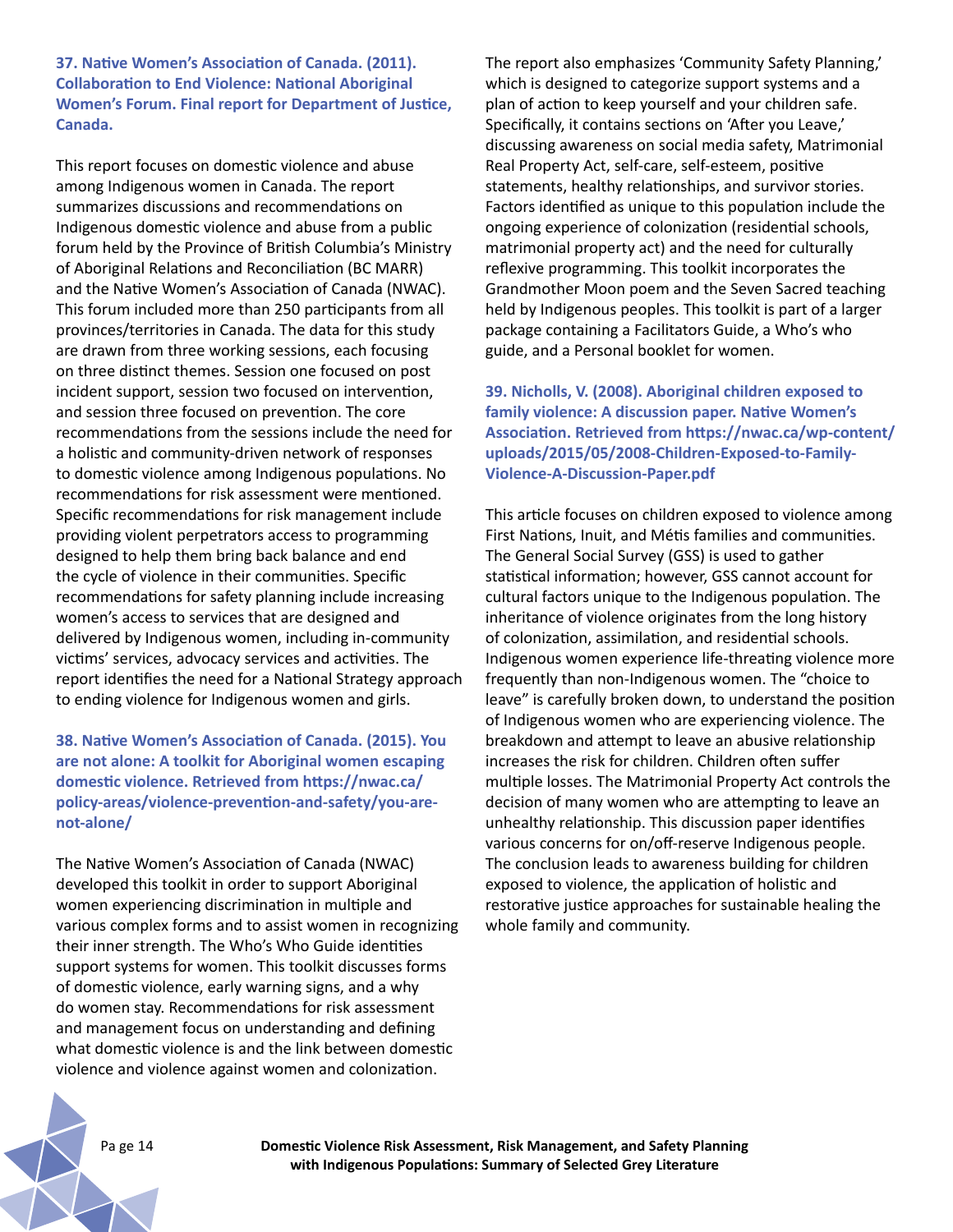**40. NSW Department of Health. (2011). Aboriginal Family Health Strategy 2011-2016: Responding to family violence in Aboriginal communities. Centre for Aboriginal Health, Sydney, Australia. Retrieved from http://www.health. nsw.gov.au/aboriginal/Pages/pub-family.aspx** 

This strategy focuses on family violence in Aboriginal communities in New South Wales. The New South Wales Aboriginal Family Health Strategy (2011 – 2016) sets out NSW Health's plan to respond to family violence over the next five years. The aim of this strategy is for all Aboriginal people in NSW to "live safe and healthy lives, free from family violence" (p. 15). The strategy builds on a range of new and existing initiatives focused on reducing the incidence and impact of family violence in Aboriginal communities in New South Wales. In particular, it builds on the work of Aboriginal Family Health Workers (AFHWs) and the Education Centre Against Violence. Factors that are identified as unique to this population include characteristics that increase the incidence of violent crime in some Aboriginal communities. For example, dispossession from land and traditional culture, economic exclusion and entrenched poverty, and inherited grief and trauma, are argued to play a role in the high incidence of family violence among Aboriginal communities in NSW.

**41. Pauktuutit Inuit Women's Association. (2005). Research report: Applying Inuit cultural approaches in the prevention of family violence and abuse. Nuluaq Project: National Inuit Strategy for Abuse Prevention. Retrieved from http://pauktuutit.ca/wp-content/blogs.dir/1/ assets/InuitAbusePrevention\_e.pdf**

This article focuses on a National Strategy for ending abuse in Inuit communities. This report gathers information on Inuit traditional values, philosophies, and practices relevant to treatment and healing for victims and perpetrators of violence. The goal is to develop methods, models, and activities to address the social problems of the Inuit community. Efficient and appropriate strategies are identified through the information gathered from elders. Data for this study are drawn from the researcher and four elders of the Inuit community. These elders are from each region of Canada, and they are recognized healers and experts in the Inuit community. The core findings are identified in the compiled list of Best Practices for Inuit healing and counselling, which include: confidentiality, respect, security, concentrate on counselling men (critical to breaking the cycle of abuse), spiritual/well-being, client participation in decision-making, conscious gestures

(expressions and tone of voice), counselling should be in familiar surroundings (in the home or non-threatening place), contact for a time after consultations, and commitment to the process. Specific recommendations for risk assessment/management and safety planning include advocacy, crisis/emergency intervention, corrections/ justice, health, educational/therapeutic programs, shelters, support groups, and counseling/healing. Unique to the Inuit population are the changes occurring in the north, where Inuit peoples' way of life is dramatically changing, and difficulties are arising through the transition.

**42. Pauktuutit Inuit Women of Canada. (2011). An Inuit elder and youth workshop model: Preventing abuse through supporting women's leadership. National Strategy to Prevent Abuse in Inuit Communities. Retrieved from http://pauktuutit.ca/wp-content/ blogs.dir/1/assets/Inuit-Elder-and-Youth-Workshop-Model\_2011.pdf** 

As part of a National Strategy to prevent abuse in Inuit communities, Pauktuutit Inuit Women of Canada developed workshops by Inuit for Inuit. Pauktuutit's ongoing work to prevent violence and ill-treatment in Inuit communities guided the development of this workshop. The overall goal of this workshop is to create leadership among elders and youth to reach out to families and community members to raise awareness of abuse issues and develop a community action plan to prevent violence and abuse. Ideally, these recommendations will apply to most Inuit communities. Based on Inuit principles, this workshop is intended for women to build individual and community leadership and support healing. The broad objectives are to increase awareness of abuse issues and prevention, sustain prevention, increase access to culturally relevant resources and networks, and increase engagement, commitment, and leadership. This workshop contains information to help plan and hold a workshop (daily activity programs, supplies, sample public notices, a confidentiality agreement, application forms, and evaluation questions). Factors identified as unique to this population are the six principles for facilitators of the workshop to consider. The cultural components are Pilirigarigiinngniq (working together for the common interest), Avatikmik Kamattiarniq (environmental wellness), Pijittsirarniq (service to others and leadership), Pilimmaksarniq (empowerment), Qanuqtuurunnarniq (resourcefulness and adaptability), and Aajiiqatigiinngniq (cooperation and consensus).

**Domestic Violence Risk Assessment, Risk Management, and Safety Planning** *Page 15* **with Indigenous Populations: Summary of Selected Grey Literature**

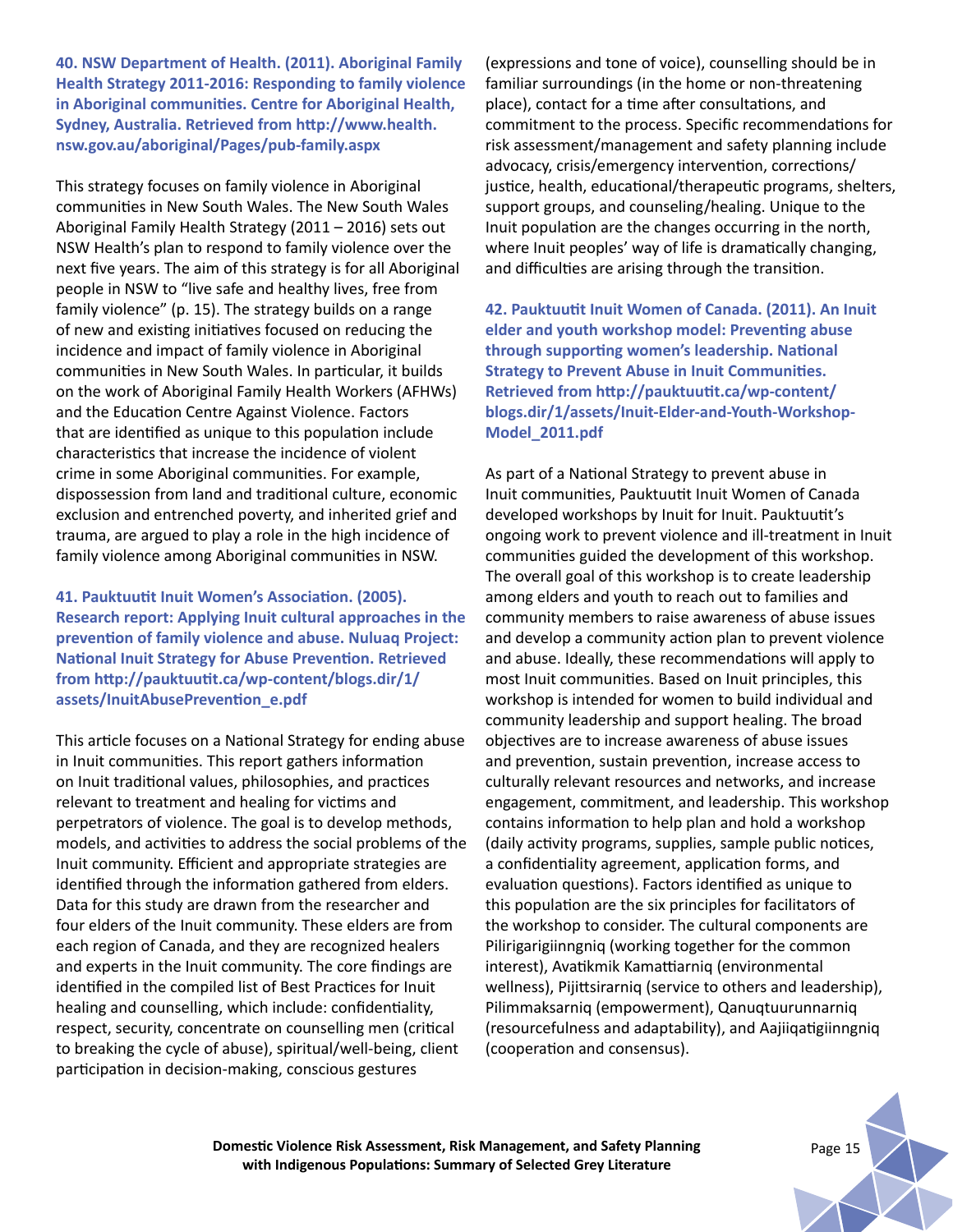**43. Riel, E. M. (2013). Conjoint therapy for intimate partner violence among Aboriginal couples: Service providers' perspectives on risk and safety (Master's thesis, The University of Western Ontario, Ontario, Canada). Retrieved from http://ir.lib.uwo.ca/etd/1194/**

This study is paving a new terrain by employing Conjoint Therapy for Intimate Partner Violence among Aboriginal couples. Data are drawn from 25 phone interviews with service providers responding to two primary questions: (1) "How would you address risk with Aboriginal men in couple counselling who use abusive behaviour toward their intimate partner?" and (2) "How would you address safety with Aboriginal men in couple counselling who use abusive behaviour toward their intimate partner?" Commonly used Western scales and tool to assess IPV are the Spousal Assault Risk Assessment Guide (SARA), the Ontario Domestic Assault Risk Assessment (ODARA), the Aid for Safety Assessment Planning (ASAP), and the Physical Aggression Couples Therapy (PACT). However, the application of Concept Mapping was a functional analytical tool for examining data for Aboriginal couples. Core findings included five concepts from the responses to the question about risk assessment/management (1) collaterals, (2) commitment to change, (3) violence, (4) mindset, and (5) mental health. Core findings include four concepts from the responses to the questions about safety: (1) personal responsibility, (2) community involvement, (3) mandatory reporting, and (4) separate support for women.

**44. Riggs, J. (2015). Working with First Nation, Inuit and Métis families who have experienced family violence: A practice guide for child welfare professionals. Retrieved from http://cwrp.ca/sites/default/files/publications/en/ FN\_Inuit\_Metis\_Families\_Family\_Violence.pdf** 

This guide focuses on child welfare professionals in Ontario, who deal with First Nations, Métis, and Inuit populations who experience family violence. It addresses three overall topics for child welfare professionals, including personal knowledge, individual standpoint, skills and abilities for working with Aboriginal families and communities, and being an advocate for systemic change. This report uses culturally responsive frameworks to gather and interpret key concepts, emphasizing the importance of cultural factors such as Relationships, Harmony Circles, Social Determinants of Health, Identity, Attachment, and Resiliency. Data for this study are drawn from various public studies that highlight the negative effects that the

child welfare systems have on Aboriginal families and communities. It discusses the systemic change and how to be an advocate for change for Aboriginal peoples in Canada. Moreover, there is a focus on the specific issues in Ontario that need to be addressed to change the landscape for children. Considering these systemic problems and forward thinking research is suggested for sustainable change. Specific recommendations for risk assessment and risk management are that child welfare policies and risk assessment tool models need to be reviewed and understood differently. For example: What are the longterm consequences of this cultural separation? And what are the worldviews and the risk measurements that are used to assess families? Holistic safety planning includes understanding that reconciliation is not just one act, but rather a new beginning for a relationship. Furthermore, this document lists indicators for safety planning for women, the perputrator, and the child. Factors that are identified as unique to this population are the sense of community, cultural ceremonies, drumming and dancing, connections to Elders, language, cultural support services, community storytelling, and youth mentors.

## **45. Spiwak, R. (2004). Violence Against separated Women in Canada (Unpublished doctoral dissertation). University of Manitoba, Canada.**

This doctoral dissertation explores the causal dynamics and risk markers of separation violence among Indigenous and non-Indigenous women living in Canada. Here, separation violence includes violence against separated women from their heterosexual partner. Using Statistics Canada's 1999 General Social Survey (GSS), the thesis employs both descriptive and multivariate statistical analyses to examine the following indicators: continuation of previous violence, immigrant status, youth, power, jealousy, and Aboriginal status. The core findings are that Aboriginal status has a significant relationship with separation violence and significantly increases the risk for violence. Additionally, age is a significant predictor of separation violence, and women without a previous history of violence were not protected from experiencing separation violence. Specific recommendations for risk assessment, risk management, and safety planning state that programs based on traditional values of Aboriginal culture are an essential part of protecting and preventing violence against Aboriginal women. Lastly, allowing separation violence victims to help educate society is an essential component of helping victims heal, and creating public awareness of separation violence.

Pa ge 16 **Domestic Violence Risk Assessment, Risk Management, and Safety Planning with Indigenous Populations: Summary of Selected Grey Literature**